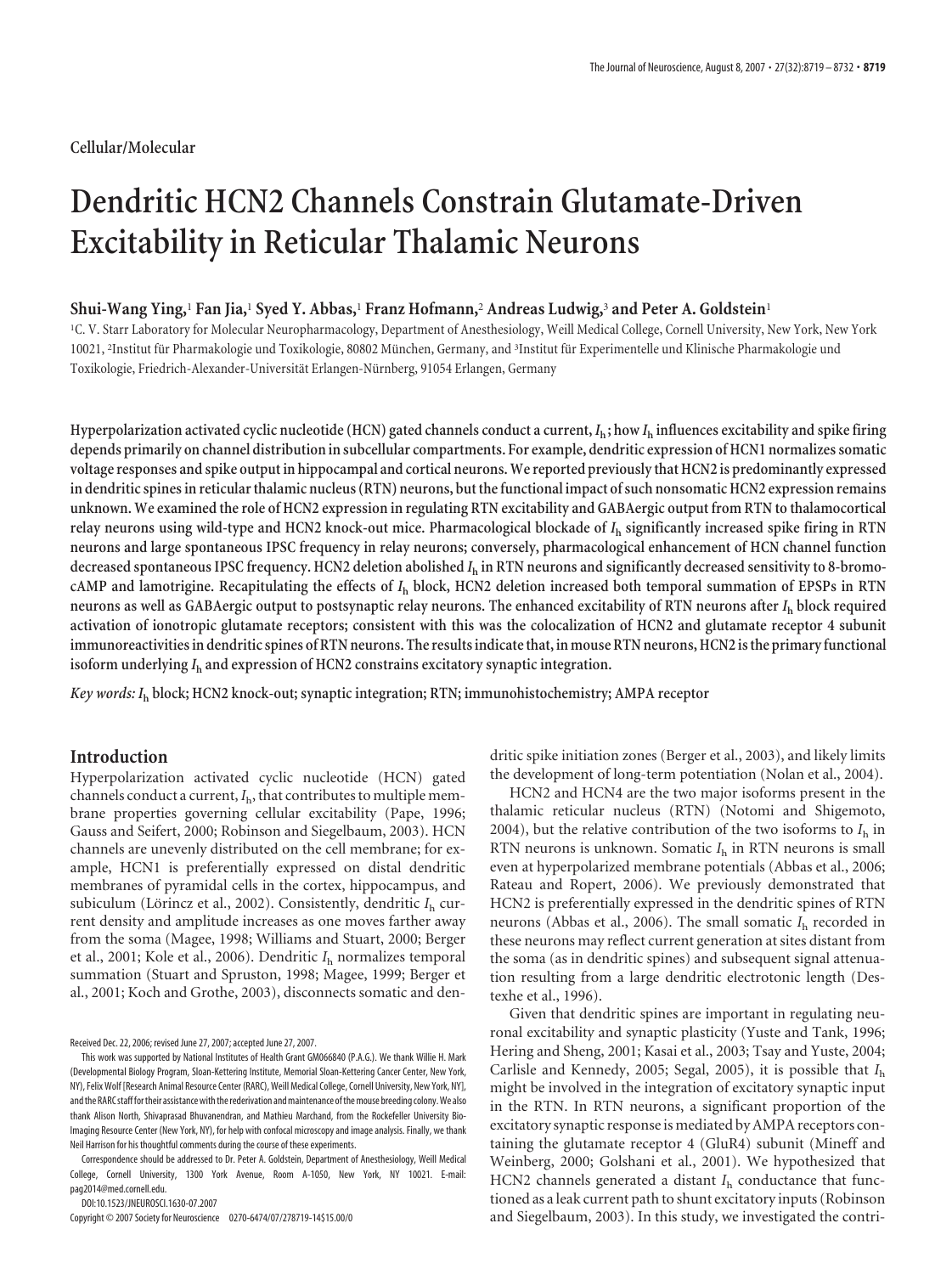bution of HCN2 channels to  $I<sub>h</sub>$  generation in RTN neurons as well as their role in regulating excitability and synaptic integration in these cells using wild-type  $(+/+)$ and HCN2 deletion  $(-/-)$  mice. Because the overwhelming majority of excitatory synaptic transmission in the CNS occurs at dendritic spines (Nimchinsky et al., 2002), we also examined whether GluR4 colocalized with HCN2 in dendritic spines.

We found that HCN2 was the major isoform generating *I*<sup>h</sup> in RTN because HCN2 deletion abolished  $I<sub>h</sub>$  and recapitulated the effects of the *I*<sup>h</sup> blocker ZD7288 (4-ethylphenylamino-1,2-dimethyl-6-methylaminopyrimidinium chloride). Functional expression of HCN2 in RTN constrained intrinsic excitability and ionotropic glutamate receptor-mediated synaptic integration, thereby reducing spike-dependent GABAergic output. Colocalization of HCN2 channels and the AMPA receptor GluR4 subunit was evident in the spines of RTN neurons, thus providing a structural basisfor an interaction between intrinsic and synaptic conductances.

## **Materials and Methods**

*Genotyping.* HCN2 knock-out mice were rederived from an established line (Ludwig et al., 2003) using standard techniques (Nagy et al., 2003). Mice were genotyped by Southern blot analysis as described previously (Ludwig et al., 2003) or by Transnetyx (Memphis, TN). Briefly, for mice genotyped by Transnetyx, tissue samples were lysed using Proteinase K, and DNA was isolated using the proprietary microbead-based method by Transnetyx. The DNA was then tested in duplicate using a specific quantitative PCR assay with results normalized to a single-copy housekeeping gene.

*Electrophysiology.* Experiments were performed in accordance with institutional and federal guidelines. Acute brain slice preparation and whole-cell voltage- and current-clamp recording techniques have been described previously in detail (Ying and Goldstein, 2005a,b). Briefly, mice [postnatal day 55 (P55) to P85] were anesthetized with halothane and decapitated, and horizontal or thalamocortical slices (220 or 300  $\mu$ m) were cut on a microslicer (VT 1000S; Leica, Bannockburn, IL) using ice-cold slicing solution, which contained the following

(in mm): 2 KCl, 26 NaHCO<sub>3</sub>, 1.25 NaH<sub>2</sub>PO<sub>4</sub>, 240 sucrose, 12 glucose, 2  $MgSO<sub>4</sub>$ , 1 MgCl<sub>2</sub>, and 1 CaCl<sub>2</sub>. Whole-cell patch-clamp recordings from visually identified neurons in the ventrobasal (VB) complex and RTN were made from brain slices at 22–23°C using either a Multiclamp 700B or Axopatch 200A amplifier (Molecular Devices, Foster City, CA). Access resistance  $(R_a)$  was compensated by up to 80% and ranged from 5 to 8 M $\Omega$  after compensation; data were discarded if  $R_a$  increased by >20%. Typically, neurons that had a resting membrane potential (RMP) negative to  $-60$  mV (when measured immediately after rupturing the gigaohm seal) and had an input resistance  $(R_{in}) > 180 M\Omega$  were selected for study; also included for analysis were a subgroup of RTN neurons that showed spontaneous tonic spike firing at membrane potentials between -52 and -48 mV. To study drug effects on tonic spike firing in RTN



**Figure 1.** Blockade of HCN channels increases the spike firing rate in RTN, but not VB, neurons. *A*, Application of the HCN channel blocker ZD7288 increases spontaneous action potential (AP) firing in an RTN neuron. The value to the left of the trace indicates membrane potential level (in millivolts) in this and subsequent figures. *B*, Simultaneous recordings of an RTN and VB neuron demonstrate that ZD7288 affects action potential firing in a nucleus-specific manner. Representative traces show firing activity before (left) and 10 min (right) after ZD7288 (10  $\mu$ M) application. ZD7288 increased action potential firing in the RTN neuron but decreased it inthe VB neuron. Thethin dotted line indicatesthe level ofthemembrane potential atthestart ofthe first trace; note the small depolarization in the membrane potential in the RTN neuron compared with the small hyperpolarization observed in the VB neuron. Bicuculline (10  $\mu$ M) was present in the extracellular solution during simultaneous recordings to prevent rebound burst firing. *C1*, Bar graph summarizing effect of ZD7288 on firing rate (hertz). \* $p < 0.05$  (paired *t* test), 10  $\mu$ M ZD7288 versus control (0  $\mu$ м);  $n = 22$  for RTN,  $n = 10$  for VB. Data pooled from experiments described in **A** and **B**. **C2**, Bar graph summarizing effects of ZD7288 on  $R_{\text{in}}$ ; same pooled data as **C1**.

neurons, the membrane potential was initially adjusted to  $-51$  to  $-50$ mV using intracellular injection of direct current except when testing various potassium channel blockers, in which case the resting membrane potential was used. For simultaneous recordings of tonic spike firing in RTN and VB neurons, the initial membrane potential was set to approximately  $-$  44 mV for each group of cells. Steady-state  $R_{\rm in}$  was measured at a holding membrane potential level close to RMP from the voltage response elicited by injection of a small hyperpolarizing current  $(-30$  pA, 500 ms). Liquid junction potentials were calculated and corrected off-line.

Slices were perfused with carbogenated artificial CSF, which contained the following (in mm): 117 NaCl, 25 NaHCO<sub>3</sub>, 3.6 KCl, 1.2 NaH<sub>2</sub>PO<sub>4</sub>, 1.2 MgCl<sub>2</sub>, 2.5 CaCl<sub>2</sub>, and 12 glucose; osmolarity was adjusted to 300 mOsm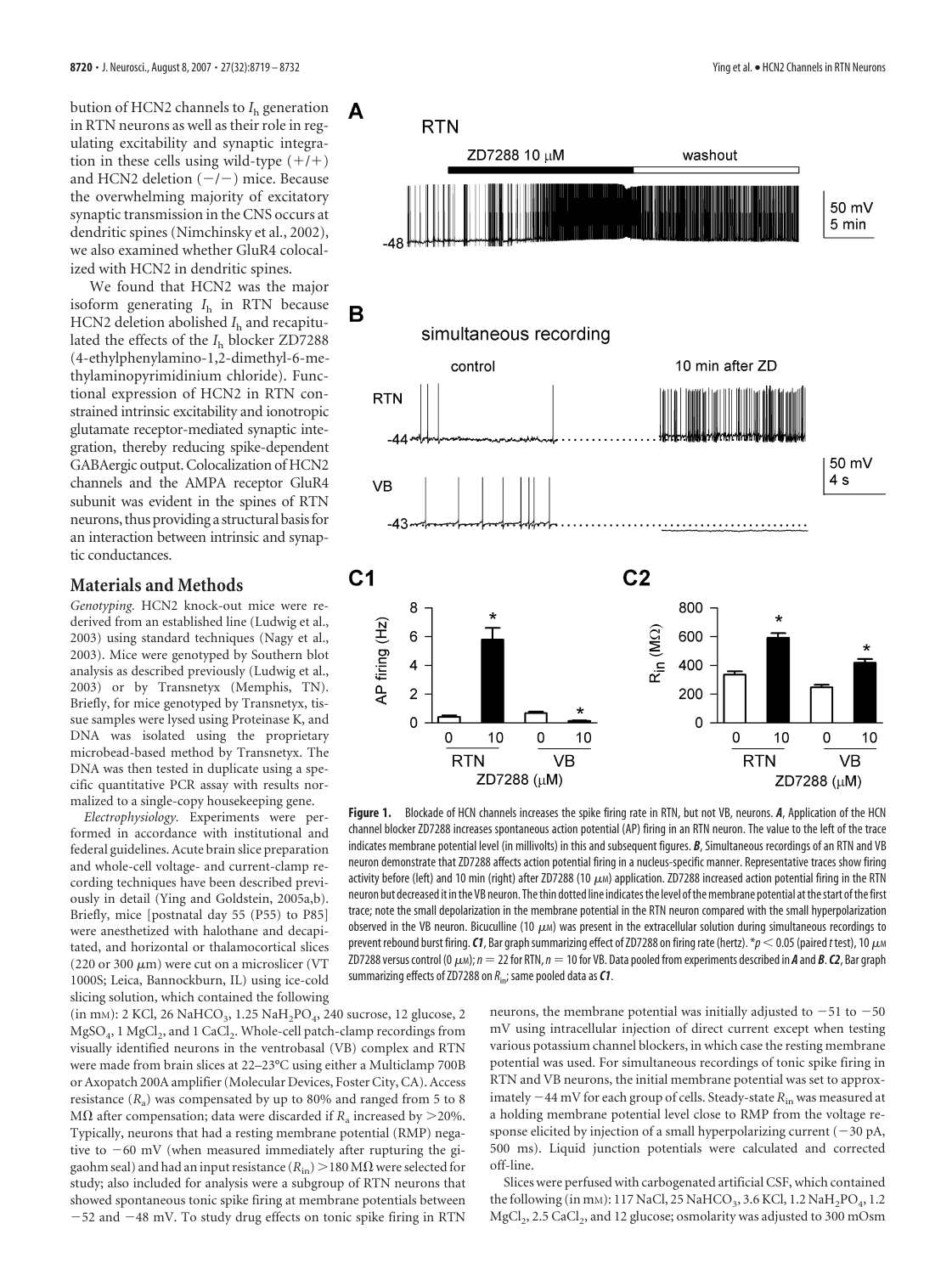

**Figure 2.** Blockade of HCN channels increases frequency of large-amplitude IPSCs in VB neurons. *A*, Control sIPSCs were recorded from a VB neuron; ZD7288 (ZD) at 5  $\mu$ M increases the sIPSC frequency, and addition of TTX (1  $\mu$ M) abolishes all large sIPSCs, indicatingthatthese largesIPSCs are action potential dependent. Representative events(marked by arrows) are expanded on the right in this and the following panels. Timescale: 10s for traces on left; 0.1s for expanded traces (right). *B*,*C*, ZD7288 at 10  $\mu$ м (**B**) and 20  $\mu$ м (**C**) further increases large sIPSC frequency in different neurons. Timescale: 10 s for traces on left; 0.2 s for **B**; and 0.4 s for C, respectively, for expanded traces (right). D, In a different neuron than above, mIPSCs are recorded in the presence of TTX (1  $\mu$ M) followed by TTX plus ZD7288 (10  $\mu$ M). Note the different scales for amplitude and time: 80 pA, 0.2 s here versus 800 pA, 0.1 s in *A*.*E*, Grouped data demonstrate that ZD7288 increases the large sIPSC frequency in a concentration-dependent manner. Frequency (hertz) at indicated ZD7288 concentrations were as follows (corresponding control values provided at each concentration): 1  $\mu$ m, 2.96  $\pm$  0.18 (2.56  $\pm$  0.19); 5  $\mu$ m, 5.14  $\pm$  0.52 (2.46  $\pm$  0.27); 10  $\mu$ m, 9.67  $\pm$  1.24 (2.23  $\pm$  0.25); 20  $\mu$ m, 12.97  $\pm$ 1.69 (2.56  $\pm$  0.24); 40  $\mu$ m, 9.71  $\pm$  1.4 (2.25  $\pm$  0.29). \* $p$  < 0.05 versus control.

with sucrose. For recordings of  $I<sub>h</sub>$  currents, an " $I<sub>h</sub>$  isolation solution" was used, which contained the following (in mM): 114 NaCl, 26 NaHCO<sub>3</sub>, 15 KCl, 1.25 MgCl<sub>2</sub>, 2 CaCl<sub>2</sub>, 11 D-glucose, 0.001 tetrodotoxin (TTX), 1 BaCl<sub>2</sub>, 0.1 NiCl<sub>2</sub>, 0.04 D-(-)-2-amino-5-phosphonopentanoic acid (D-AP-5), and 0.02 6-cyano-7-nitroquinoxaline-2,3-dione (CNQX) (Abbas et al., 2006; Rateau and Ropert, 2006). For recordings of *I*<sup>h</sup> currents and voltage responses, the pipette solution contained the following (in mM): 135 K<sup>+</sup>-gluconate, 5 NaCl, 10 HEPES, 0.5 EGTA, 2 ATP-Mg<sup>2+</sup>, 0.3 GTP-Na<sup>+</sup>, and 10 Na<sub>2</sub>-phosphocreatine, the pH adjusted to 7.3 with KOH. For recordings of IPSCs, the pipette solution contained the following (in mm): 130 CH<sub>3</sub>SO<sub>3</sub>Cs, 8.3 CH<sub>3</sub>SO<sub>3</sub>Na, 1.7 NaCl, 1 CaCl<sub>2</sub>, 10 EGTA,  $2 \text{ Mg}_2$ -ATP, 0.3 Na-GTP, and 10 HEPES, pH adjusted to 7.2 with CsOH. Bath and focal application of drugs was performed as described previously (Ying and Goldstein, 2005a). ZD7288 was applied by bath superfusion for at least 10 min before data collection unless otherwise noted. In a number of experiments, to test for a direct effect on RTN neurons, a solution containing ZD7288 (20-40  $\mu$ M) was focally ejected (2–5 psi) onto an RTN neuron through a puffer pipette connected to a Picospritzer II (Parker Instruments, Fairfield, NJ).

Data were collected at least 10 min after obtaining whole-cell access to allow the pipette solution to equilibrate with the neuron. For recording *I*<sup>h</sup> currents, neurons were voltage clamped at  $-40$  mV, and voltage steps (10 s, 10  $mV$ /step) were applied from  $-40$  to  $-120$  mV. In a number of instances, a single 20 s step to -110 mV was also applied. Spontaneous IPSCs (sIPSCs) and miniature IPSCs (mIPSCs) were recorded as described previously (Ying and Goldstein, 2005a).

*Extracellular electrical stimulation.* Corticothalamic stimulation to evoke EPSPs in RTN neurons or RTN stimulation to evoke IPSCs in VB neurons has been described previously (Ying and Goldstein, 2005a,b). Briefly, to evoke EPSPs in RTN neurons, a concentric bipolar tungsten electrode (Frederick Haer Company, Bowdoinham, ME) was placed in the internal capsule in thalamocortical slices. Our previous experiments indicated that, in addition to membrane and input resistance, evoked EPSP parameters (amplitude and time constant) are dependent on stimulus current intensity and duration, as well as the distance between recording and stimulation sites. To minimize interneuronal variability and to facilitate comparisons between data obtained from wild-type and HCN2 knock-out animals (Nolan et al., 2004), care was taken to keep stimulation parameters (and distance) constant. The stimulating electrode was positioned using a fine adjustment microdrive (after whole-cell configuration was obtained) so that evoked EP-SPs occurred with a latency of 2.7–2.8 ms  $(2.76 \pm 0.03 \text{ ms}; n = 30 \text{ neurons})$ , while stimulation intensity (298  $\mu$ A) and duration (0.1 ms) were kept constant. Under control conditions, the variability in EPSP amplitude and decay time within same group (wild-type or HCN2 knock-out) of neurons was not significant. To evoke IPSCs in VB neurons, the stimulation electrode was placed in RTN (at somatosensory sector) or the internal capsule. Each cell served as its own control.

Single pulses were delivered using a Master-8 pulse generator (A.M.P.I., Jerusalem, Israel), and stimulus intensity was controlled by a

constant-current stimulus isolator (World Precision Instruments, Sarasota, FL). Responses were considered monosynaptic if the latency jitter  $was < 0.4$  ms and their rise times were consistent from trial to trial (three trials). To confirm that responses were GABA<sub>A</sub> receptor mediated, a GABA<sub>A</sub> receptor antagonist (bicuculline at 10  $\mu$ M or gabazine at 10  $\mu$ M) was used to block responses in the presence of a GABA<sub>B</sub> receptor antagonist (2-OH-saclofen at 100  $\mu$ m). CNQX (20  $\mu$ m) and D-AP-5 (40  $\mu$ m) were used to identify AMPA and NMDA receptor-mediated components of the EPSP, respectively.

*Data analysis.* Analysis of *I*<sup>h</sup> currents and membrane voltage responses were performed using MiniAnalysis (Synaptosoft, Decatur, GA) or Clampfit as described previously (Ying and Goldstein, 2005a,b; Abbas et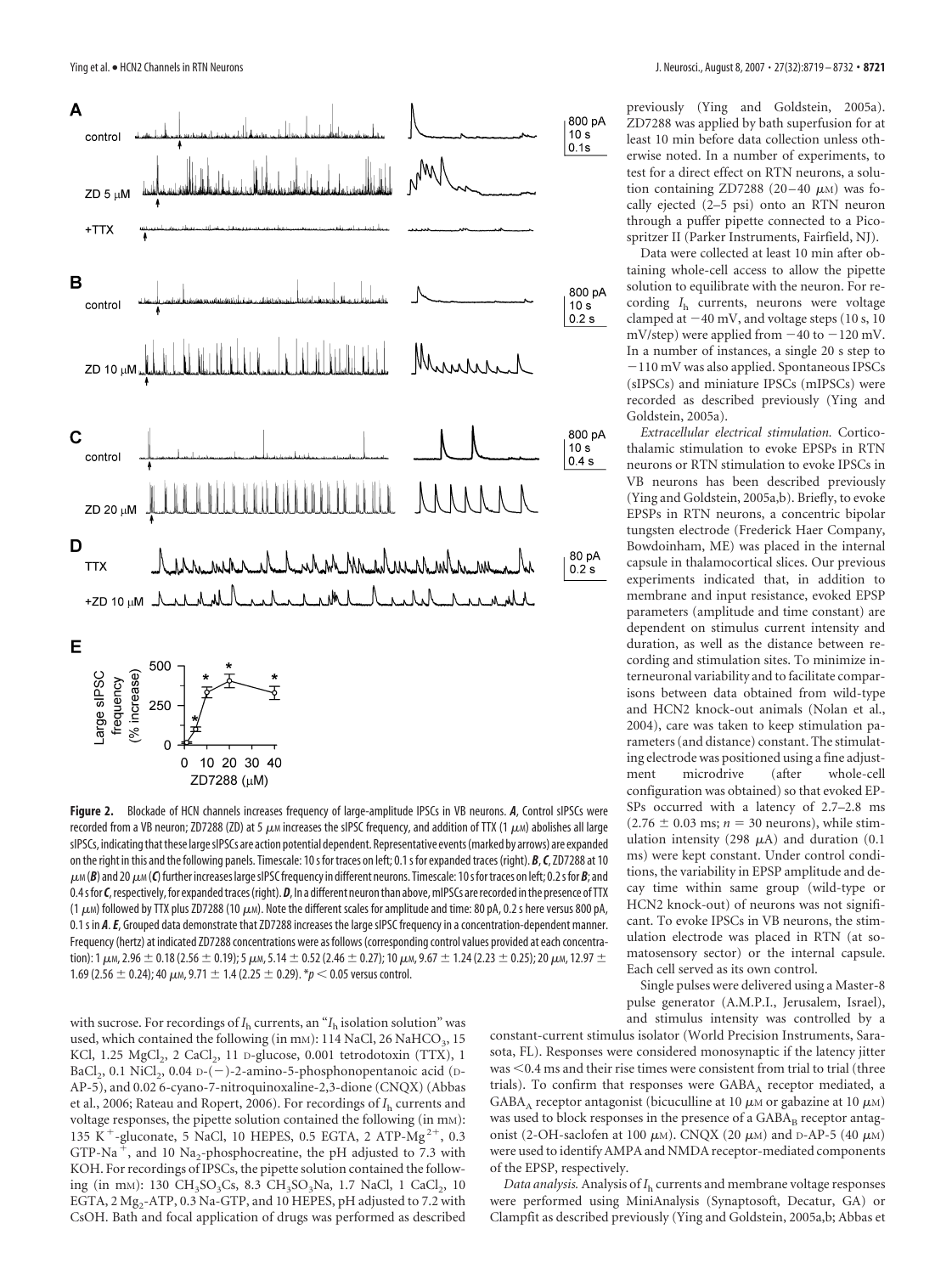

**Figure 3.** HCN2 is the major isoform that generates *I* <sup>h</sup> in RTN neurons. *A1*, Low-magnification confocal microscopy image shows immunofluorescence for parvalbumin (Pv; white) labeling RTN neurons in the thalamus. Scale bars: **A1**, 200 μm; **B1**, **C1**, 5  $\mu$ m. **A2**, MAP2 expression (green) is present in parvalbumin-positive GABAergic neurons, as assessed by double immunofluorescence. *B1*, High-magnification images show triple-immunofluorescent labeling for parvalbumin (blue), MAP2 (green), and HCN2 (red) in a  $+/-$  RTN neuron. Note that very little HCN2-IR is present on the RTN cell body densely labeled with parvalbumin. In the merged image, there is no apparent colocalization between HCN2-IR and MAP2-IR. *B2*, HCN2 immunolabeling is absent in  $-/-$  RTN neurons. *C1*, Immunostaining with antibodies against HCN4 shows prominent somatic labeling in the  $+/+$  RTN neuron. **C2**, A similar HCN4 expression pattern is seen in a  $-/-$  RTN neuron. Merged images demonstrate that labeling for HCN4 and MAP2 does not overlap in  $+$ /+ (**C1**) and  $-$ / $-$  (**C2**) RTN neurons. **D1, D2,** Whole-cell voltage-clamp recordings show a family of current traces recorded from a  $+/+$  RTN neuron (D1); the voltage protocol is shown below. HCN2 deletion (D2)

al., 2006; Ying et al., 2006a). Data are presented as mean  $\pm$  SEM; statistical significance was determined using Student's *t* test or one-way ANOVA with pairwise comparisons when appropriate.

*Immunohistochemistry.* Immunohistochemistry techniques for HCN channel labeling were modified from those described previously (Abbas et al., 2006). Briefly, wild-type  $(+/+)$  and HCN2 knock-out  $(-/-)$  mice of the same age (P28 –P35) were used. Brain slices containing the RTN (and other structures) were sectioned at 20  $\mu$ m at a 45° angle using a vibrating microtome (Leica). After extensive rinsing in PBS (100 mM, pH 7.4) and permeabilization with 0.1% Triton X-100 in PBS for 15 min, freefloating brain slices from  $+/+$  and  $-/-$  mice were processed simultaneously for triple immunofluorescence labeling (Abbas et al., 2006). A blocking solution (10% donkey serum prepared in PBS) was used to minimize nonspecific binding before incubation of slices in a primary antibody. Brain slices were incubated in the dark with primary antibodies at 4°C overnight.

GABAergic neurons in RTN were labeled using anti-parvalbumin mouse antibody (1:1000 dilution; PARV-19, Sigma, St. Louis, MO). Anti-HCN2 and anti-HCN4 rabbit antibodies (1:40 dilution; Alomone Labs, Jerusalem, Israel) were used to detect immunoreactivity (IR) for the corresponding HCN isoforms. Dendrites were identified using a monoclonal antimicrotubule-associated protein 2 (MAP2) mouse antibody (1:300 dilution; MAB364; Chemicon, Temecula, CA), and dendritic spines were identified using anti-cortactin rabbit antibody (1:200 dilution; sc-11408; Santa Cruz Biotechnology, Santa Cruz, CA). A polyclonal anti-GluR4 goat antiserum (1:50 dilution; sc-7614; Santa Cruz Biotechnology) was used to identify GluR4 subunits; the specificity of the anti-GluR4 antibody has been characterized previously (Mokin and Keifer, 2006). Secondary antibodies (from Jackson ImmunoResearch, West Grove, PA) used were: donkey anti-mouse cyanine 5 (Cy5) monovalent fab fragments (1:300 dilution), donkey anti-mouse Rhodamine Red-X IgG (heavy and light chain) (1:100 dilution), donkey anti-rabbit Cy5 IgG (heavy and light chain) (1:400 dilution), goat anti-rabbit FITC monovalent fab fragments (1: 100 dilution), donkey anti-goat Alexa 488 IgG (heavy and light chain) (1:400 dilution; Invitrogen, Carlsbad, CA), and donkey anti-goat rhodamine monovalent fab fragments (1:100 dilution; Rockland, Gilbertsville, PA). All appropriate dilutions were performed in a blocking solution.

*Confocal microscopy.* Multichannel imaging was performed with a laser-scanning confocal microscope system (LSM510 mounted on an

 $\leftarrow$ 

eliminates *I* <sup>h</sup> currents in the RTN neuron. *E1*, *E2*, Exemplar current traces in response to a 20-s-long voltage step to  $-110$  mV (from  $-40$  mV; protocol not shown) in  $+$  /  $+$  (**E1**) and  $-/-$  (*E2*) RTN neurons. A ZD7288-sensitive current is readily detected in the  $+/+$  , but not  $-/-$  , RTN neuron.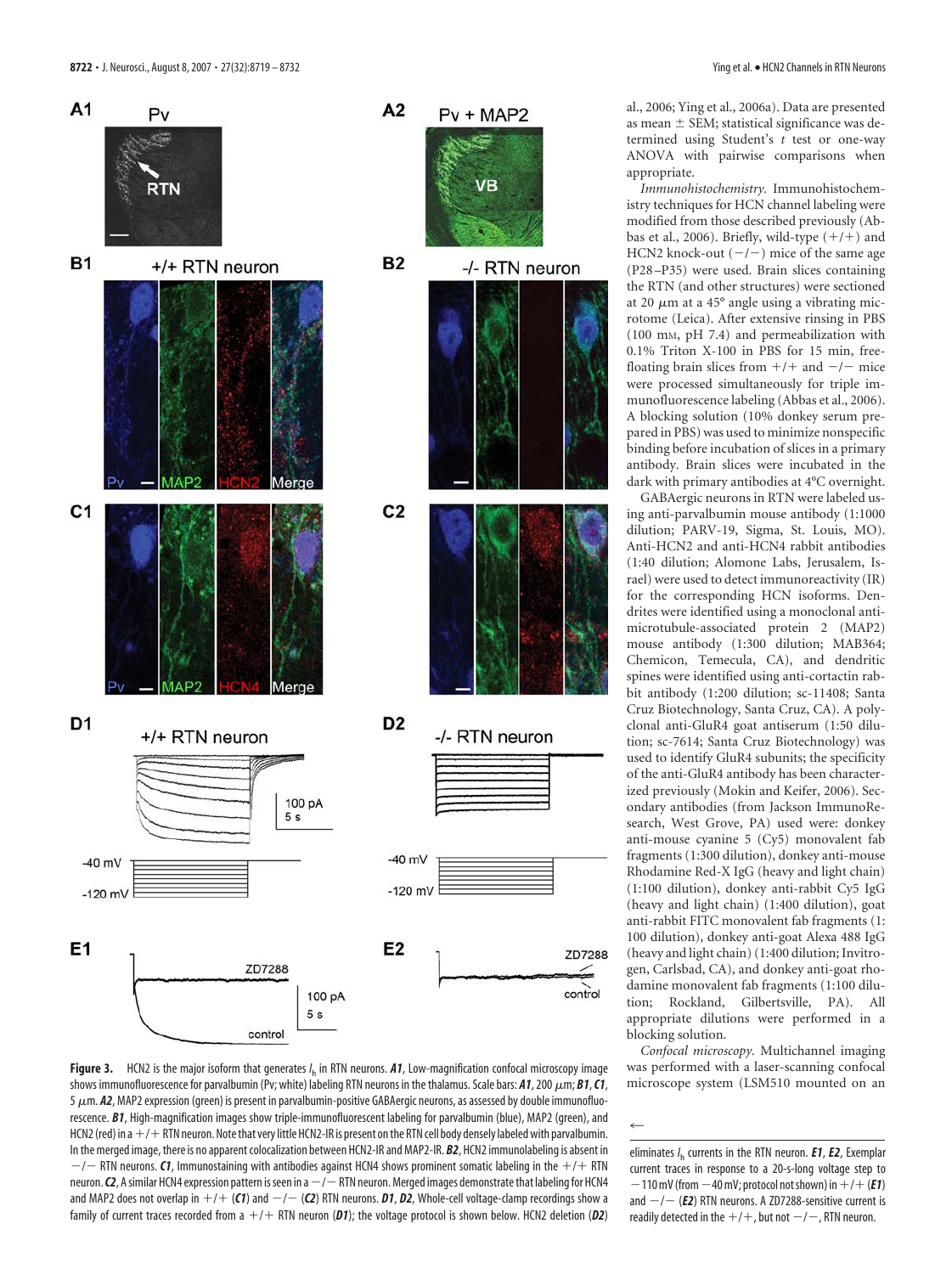

**Figure 4.** HCN2 deletion increases GABAergic output from RTN to VB and abolishes sensitivity to ZD7288. **A**, sIPSCs are recorded from a  $-/-$  VB neuron. ZD7288 (10 μм) fails to affect sIPSC frequency, and addition of TTX (1  $\mu$ M) eliminates all large sIPSCs in the same neuron. sIPSCs marked by solid bars are expanded on right. Calibration: 500 pA for all traces; 8 s and 0.5 s for traces on left and right, respectively. *B*, Bar graph summarizing effects of ZD7288 and comparison of large sIPSC frequency between  $+/-$  and  $-/-$  VB neurons. \* $p$   $<$  0.05, 10  $\mu$ м ZD7288 versus control (0  $\mu$ m) in  $+/+$  VB neurons (*n* = 20).  $^+p$  < 0.05, control in  $+/-$  versus control in  $-/-$  VB neurons (*n* = 20).

Axiovert 200; Zeiss, Oberkochen, Germany) fit with  $63\times/1.2$  numerical aperture water-immersion and  $20\times$  objectives, as described previously (Abbas et al., 2006). The pinhole diameter was set to 1 airy unit (1.2  $\mu$ m). Twelve bit images were captured using LSM 510 Image Browser version 3.2, and  $Z$  sections were obtained at 1.0  $\mu$ m intervals. Laser and detector settings were retained for all images collected within experimental groups. Captured images from optical sections were arranged and processed using Imaris version 4.2 (Bitplane, St. Paul, MN). Figures were constructed using Adobe Photoshop (Adobe Systems, San Jose, CA).

*Chemicals.* Salts were from Sigma (St. Louis, MO) unless otherwise noted. ZD7288,  $(+)$ -bicuculline, 2-OH-saclofen, CNQX, and D-AP-5 were obtained from Tocris Bioscience (Ellisville, MO), and TTX was from Alomone Labs.

## **Results**

## *I***<sup>h</sup> regulates excitability and spike firing in RTN neurons**

We demonstrated previously that the HCN2 channel isoform is present in dendritic spines at a very high density, whereas somatic *I*<sup>h</sup> amplitude and voltage sag are small in RTN neurons (Ying and Goldstein, 2005a; Abbas et al., 2006). The distal localization of HCN2 in RTN might influence somatic excitability and spike firing, and this possibility was first examined by blocking HCN channels. Action potential firing was recorded under control conditions in RTN neurons ( $n = 10$ ) that fired spontaneously; bath application of ZD7288 produced a modest depolarization in the membrane potential and dramatically increased spike firing (Fig. 1*A*). The increased firing activity did not completely recover to the control (predrug) level even after 30 min washout. In another group of RTN neurons ( $n = 6$ ) that did not fire spontaneously, spike firing was initiated by intracellular injection of direct current (DC) (50-80 pA) throughout recordings in the absence and presence of ZD7288. Effects of ZD7288 were similar on spontaneous and DC-initiated firing patterns and are included in Figure 1, C1 and C2. In addition, focal application of ZD7288 (20 $\mu$ M in puffer pipette) also markedly increased spike firing  $(n = 3;$ traces not shown).

#### **Effects of ZD7288 are nucleus specific**

RTN and VB neurons have distinct compartmental expression patterns for HCN2 (Abbas et al., 2006), and those differences might lead to a nucleus-specific response to ZD7288. Accordingly, we examined whether the ZD7288-induced depolarization observed above was nucleus specific, reflecting differences in the subcellular distribution of HCN2 and HCN4 channels (Abbas et al., 2006), rather than an artifact attributable to drift in the membrane potential. To test this, we performed simultaneous recordings in RTN and VB neurons. Spike firing in both RTN and VB neurons was initiated with intracellular injection of DC to nearly identical initial membrane potentials in the presence of bicuculline. Representative traces from simultaneous recordings are shown in Figure 1*B*.

Data from RTN neurons in single and simultaneous recordings were similar and pooled for statistical analyses; pooled data indicate that  $ZD7288$  (10  $\mu$ M) significantly increased the spike firing rate in RTN neurons (0.3  $\pm$  0.1 Hz in control vs 6.3  $\pm$  0.8 Hz in ZD7288;  $n = 22$ ;  $p < 0.001$ ) (Fig. 1*C1*) as well as  $R_{\text{in}}$  (336  $\pm$ 22 vs 592  $\pm$  32 M $\Omega$ ;  $p$  < 0.05; note that these values were obtained in the absence of AP-5 and CNQX) (Fig. 1*C2*) and significantly depolarized the membrane by  $5.8 \pm 2.1$  mV. In contrast, ZD7288 hyperpolarized the membrane potential by 8.2  $\pm$  3.1 mV (*n* = 10) and significantly decreased firing (0.67  $\pm$  0.12 Hz in control and  $0.13 \pm 0.03$  Hz in ZD7288) in VB neurons (Fig. 1*C1*,*C2*); however,  $R_{\text{in}}$  still increased in the presence of ZD7288 (246  $\pm$  18 and 418  $\pm$  26 M $\Omega$  in control and ZD7288, respectively;  $p < 0.05$ ). The percentage increase in  $R_{\text{in}}$  after ZD7288 application was similar in both neuronal types (increase from pooled data,  $76.2 \pm 8\%$ for RTN and 70  $\pm$  10% for VB neurons).

## **Blockade of HCN channels increases the frequency of large sIPSCs in VB neurons**

The increased excitability attributable to HCN channel blockade in GABAergic RTN neurons should presumably increase the fre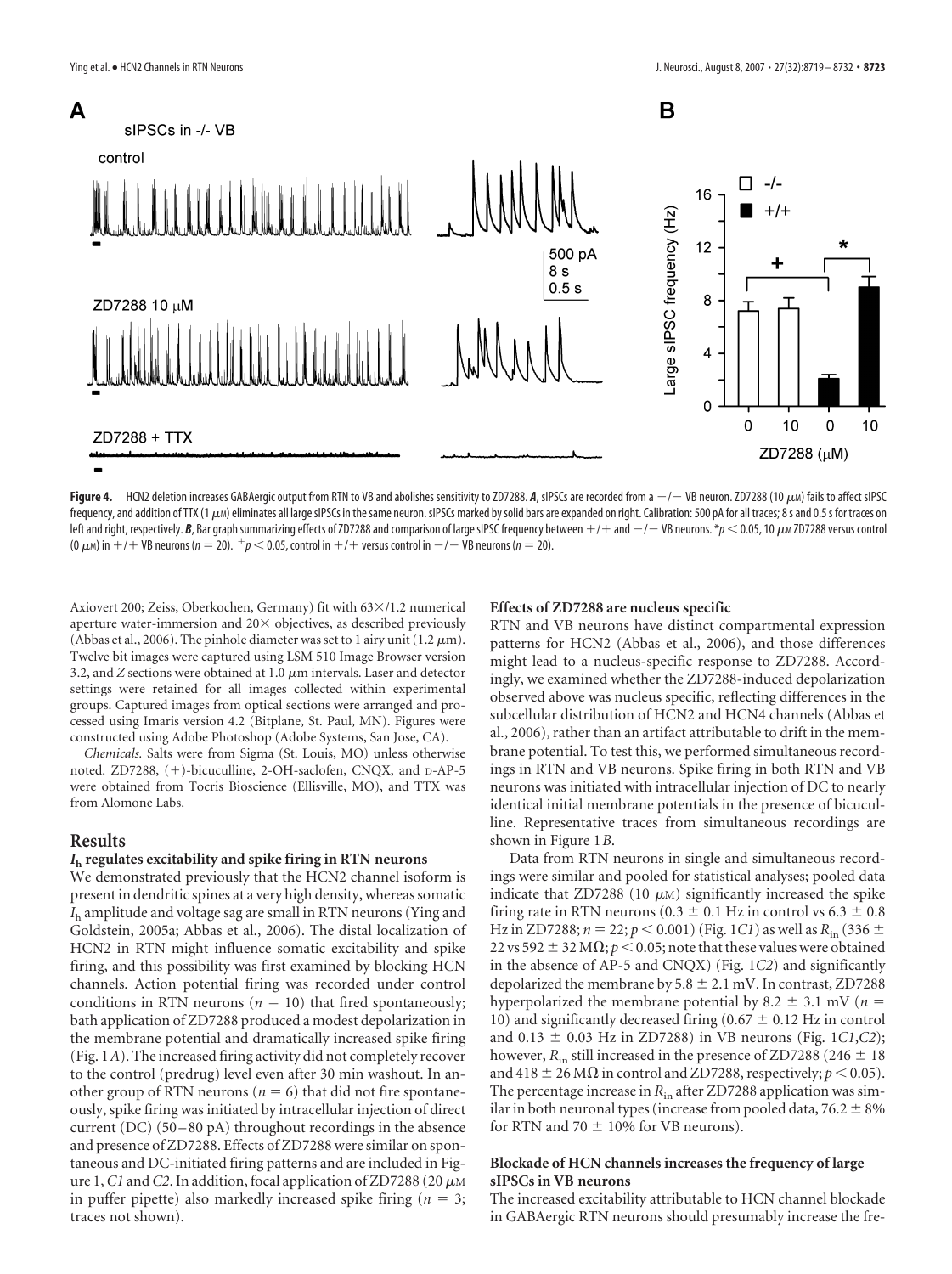quency of sIPSCs in VB neurons because the RTN is the sole source of GABA release in the rodent VB (Arcelli et al., 1997); thus, we examined effects of ZD7288 on the frequency of large-amplitude  $(>100 \text{ pA})$  sIP-SCs in VB neurons. ZD7288  $(1 \mu M)$  nominally increased sIPSC frequency (traces not shown) and, at 5  $\mu$ M, markedly increased the occurrence of large sIPSCs (Fig. 2*A*). Addition of TTX abolished all large sIPSCs, indicating that the large sIP-SCs induced by ZD7288 were spike dependent. At higher concentrations (10 and 20  $\mu$ M), ZD7288 induced large, "bursting" sIPSCs in different neurons (Fig. 2*B*,*C*). Grouped data indicate that ZD7288 increased the large sIPSC frequency in a concentration-dependent manner (Fig. 2*E*); the percentage increases were 16.3  $\pm$ 5% (1  $\mu$ m; *n* = 5), 109  $\pm$  12% (5  $\mu$ m; *n* = 10), 334  $\pm$  33% (10  $\mu$ M;  $n = 15$ ), 405  $\pm$ 36% (20  $\mu$ m; *n* = 15), and 330  $\pm$  36% (40  $\mu$ M;  $n = 10$ ). In addition, application of a different HCN blocker,  $Cs<sup>+</sup>$  (1 mm, 10 min), also significantly increased large sIPSC frequency (percentage increase, 190  $\pm$  20%; *n* = 6; traces not shown).

To examine whether ZD7288 affected spike-independent release of GABA, mIPSCs were recorded from VB neurons in the presence of 1  $\mu$ M TTX. Neither the frequency nor amplitude of mIPSCs was affected by 10  $\mu$ <sub>M</sub> ZD7288 (Fig. 2*D*). mIPSC amplitude was  $63.1 \pm 3.8$  and 58.1  $\pm$  3.4 pA in control and ZD7288, respectively; mIPSC frequency was 22.1  $\pm$ 2.6 and 19.4  $\pm$  2.9 Hz in control and ZD7288, respectively (data from eight cells). All IPSCs could be completely

blocked by the  $GABA_A$  receptor antagonist gabazine (traces not shown).

In another subgroup of VB neurons (traces not shown), IPSCs were evoked by extracellular stimulation of the RTN. ZD7288 (10 or 20  $\mu$ M) did not significantly change the evoked current amplitude (percentage control,  $91 \pm 6$  and  $84 \pm 7$ %, respectively; *n* = 5). Thus, changes in sIPSC frequency after ZD7288 application are unlikely to have resulted from modification of postsynaptic  $GABA_A$  receptors in VB neurons.

#### **HCN2** is the major isoform that generates  $I<sub>h</sub>$  currents in **mouse RTN neurons**

Previous studies have shown that HCN2 and HCN4 are the major isoforms expressed in RTN (Notomi and Shigemoto, 2004), and HCN2 deletion does not lead to compensatory changes in the other HCN isoforms (Ludwig et al., 2003). Using both wild-type  $(+/+)$  and HCN2 knock-out  $(-/-)$  mice, we investigated the relative contribution of the two major HCN isoforms to *I*<sup>h</sup> generation in RTN neurons.

Confocal microscopy images (Fig. 3*B*) demonstrated punctate HCN2-IR in  $+/+$  RTN neurons, with sparse somatic labeling (Fig. 3B1). In  $-/-$  RTN neurons, however, HCN2-IR was absent in all cellular compartments (Fig. 3*B2*). In contrast to the distribution of HCN2-IR, HCN4-IR clustered predominantly over the



**Figure 5.** HCN2 in RTN restrains GABAergic output.  $A1$ , In an HCN2  $+/+$  VB neuron, enhancing HCN channel function by 8-Br-cAMP (200  $\mu$ м) superfusion decreases large sIPSC frequency, but this effect is absent in a  $-/-$  VB neuron. Recordings for control (predrug) and 8-Br-cAMP are made from the same neuron. Traces for washout are not shown. *A2*, Bar graph indicates shows that 8-Br-cAMP reversibly reduces large sIPSC frequency in  $+/+$  , but not  $-/-$  , VB neurons. For  $+/+$  neurons, sIPSC frequency (hertz) was as follows: control, 2.84  $\pm$  0.24; 8-Br-cAMP, 1.02  $\pm$  0.09; and washout, 2.56  $\pm$  0.22. For  $-/-$  neurons, sIPSC frequency was as follows: control, 7.27  $\pm$  0.47; 8-Br-cAMP, 6.39  $\pm$  0.41; and washout, 6.55  $\pm$  0.42.  $*$  $p$  < 0.05 versus control,  $n = 8$  each. **B1, B2**, Another HCN channel modulator lamotrigine (LTG; 50  $\mu$ *M*) also decreases large sIPSC frequency in  $+$ / $+$ , but not HCN  $-$ / $-$ , VB neurons (**B1**). **B2**, For  $+$ / $+$  neurons, sIPSC frequency (hertz) was as follows: control, 2.54  $\pm$  0.27; lamotrigine, 0.79  $\pm$  0.08; and washout, 2.35  $\pm$  0.32. For  $-/-$  neurons, sIPSC frequency was as follows: control, 8.38  $\pm$  1.14; lamotrigine, 7.36  $\pm$  1.0; and washout, 7.55  $\pm$  1.03.  $*p$  < 0.05 versus control,  $n=8$ . Traces for control and LTG are from the same neuron.

soma (Fig. 3*C1*). HCN2 deletion did not alter HCN4-IR (Fig. 3*C2*), consistent with previous findings (Ludwig et al., 2003).

Whole-cell voltage-clamp recordings readily detected the presence of  $I<sub>h</sub>$  currents in  $+$ / $+$  RTN neurons using 10 s voltage steps (Fig. 3D1). Somatic  $I<sub>h</sub>$  amplitude was 142  $\pm$  22 pA ( $n = 5$ ) at a voltage step from  $-40$  to  $-120$  mV, consistent with our previous observations (Abbas et al., 2006). In  $-/-$  RTN neurons, however, no  $I<sub>h</sub>$  could be detected under the same conditions ( $n =$ 10) (Fig. 3*D2*). Conceivably, HCN4 channels could also contribute to *I*<sup>h</sup> in RTN neurons (Santoro et al., 2000; Notomi and Shigemoto, 2004). Because activation of  $I<sub>h</sub>$  mediated by HCN4 is very slow (Ludwig et al., 1999; Seifert et al., 1999; Ishii et al., 2001; Stieber et al., 2003), we also used a long-duration (20 s) voltage step protocol to allow for adequate activation of the current. At  $-110$  mV, the *I*<sub>h</sub> amplitude was 152  $\pm$  12 pA (*n* = 5) in +/+ RTN neurons (example trace shown in Fig. 3*E1*). Again, no apparent  $I<sub>h</sub>$  could be detected in HCN2  $-/-$  RTN neurons ( $n = 5$ ) (example trace shown in Fig. 3*E2*). It is highly unlikely, therefore, that HCN4 contributes to  $I<sub>h</sub>$  currents in RTN neurons.

#### **HCN2 deletion abolishes effects of ZD7288 on GABAergic output from RTN**

The impact of HCN2 channel expression on GABAergic output was further examined using both  $+/+$  and  $-/-$  mice. Experiments were performed as described for Figure 2, and only traces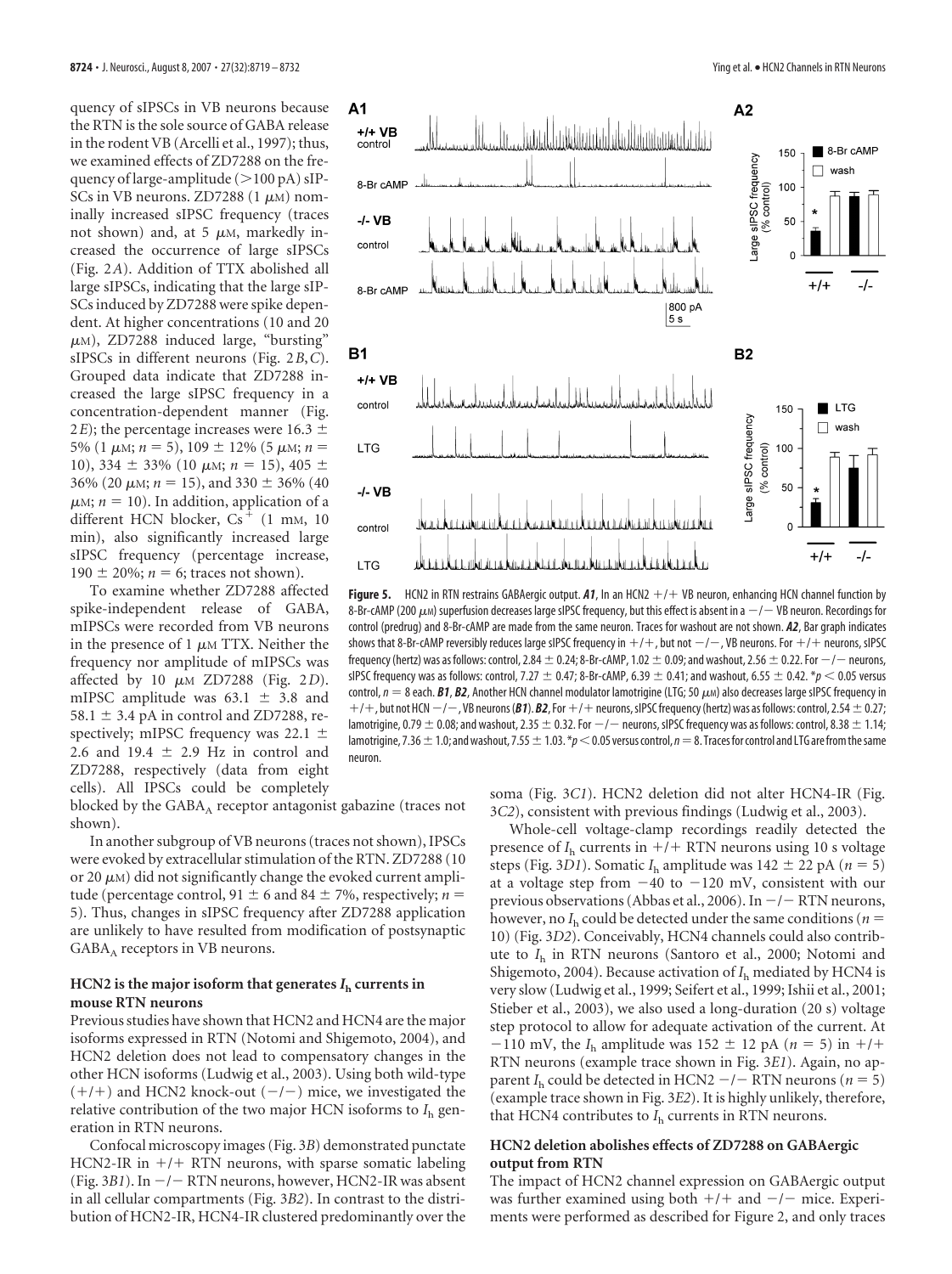

**Figure 6.** Potassium channel blockers do not occlude the effects of ZD7288 in RTN neurons. A, Bath application of Ba<sup>2+</sup> depolarizes the membrane potential, and addition of ZD7288 dramatically increases firing in the same  $+/+$  neuron. Representative firing activities marked by arrows are expanded at bottom. The thin dotted line indicates the level of the membrane potential at the start of the first trace. Timescale: 3 min for top traces; 400 ms for expanded traces. *B*, Application of the TASK channel blocker bupivacaine followed by addition of ZD7288 markedly increases firing.*C*, Application of the SK channel blocker dequalinium does not occlude the response to ZD7288. *D*, Bar graph summarizing effects of ZD7288 (ZD) on firing rate in the presence of Ba<sup>2+</sup>, bupivacaine (Bup), and dequalinium (Deq), respectively.  $*_p$  < 0.05 versus control, one-way ANOVA;  $n = 10$ each.

for  $-/-$  mice are shown in Figure 4 (but data for  $+/+$  mice are included in the group data). In contrast to  $+/+$  mice, ZD7288 had no effect on large sIPSC frequency in  $-/-$  VB neurons; addition of 1  $\mu$ M TTX confirmed that large sIPSCs were spike dependent (Fig. 4*A*). Grouped data (Fig. 4*B*) indicate that ZD7288 had little effect on large sIPSC frequency in  $HCN2 - / -$ VB neurons (7.2  $\pm$  0.7 vs 7.4  $\pm$  0.8 Hz for control and ZD7288, respectively), but in  $+/+$  VB neurons the same concentration significantly increased the large sIPSC frequency (2.1  $\pm$  0.3 Hz in control vs 9.1  $\pm$  0.8 Hz in ZD7288;  $p$  < 0.05, one-way ANOVA with Tukey's test). In addition, deletion of HCN2 per se significantly increased large sIPSC frequency compared with control frequency in  $+/+$  neurons (7.2  $\pm$  0.7 Hz in  $-/-$  VB neurons vs 2.1  $\pm$  0.3 Hz in +/+ VB neurons;  $p < 0.05$ ) (Fig. 4*B*).

#### **Enhancement of HCN channel function decreases GABAergic output from RTN to VB**

cAMP strongly enhances HCN2 channel function (Ludwig et al., 1998; Chen et al., 2001b; Ulens and Tytgat, 2001; Wainger et al., 2001; Stieber et al., 2003), and  $I<sub>h</sub>$  in RTN neurons is also sensitive

to modulation by cAMP (Rateau and Ropert, 2006). We hypothesized that upregulation of HCN2 channel function might affect RTN excitability and, in turn, alter GABAergic output from RTN to VB. To test this hypothesis, sIPSC frequency was compared between  $+/+$  and HCN2  $-/-$  mice after superfusion of the membrane-permeable, nonhydrolysable cAMP analog, 8-bromo-cAMP (8-Br-cAMP).

Superfusion of 8-Br-cAMP (5 min) markedly decreased the frequency of large sIPSCs in  $+/+$  VB neurons, although it had no effect in  $-/-$  VB neurons (Fig. 5*A1*); the inhibition of 8-Br-cAMP was reversible (traces not shown). Grouped data demonstrate that 8-Br-cAMP significantly decreased large sIPSC frequency in  $+/+$ (percentage control,  $36 \pm 5\%$ ,  $p < 0.05$  vs control, one-way ANOVA with Tukey's test) (Fig.  $5A2$ ) but not in  $-/-$  VB neurons (percentage control,  $87.8 \pm 6\%$ ).

The anticonvulsant lamotrigine also has been shown to enhance the  $I<sub>h</sub>$  conductance, thereby decreasing the response of pyramidal neurons to synaptic inputs (Poolos et al., 2002; Berger and Lüscher, 2004). Using the same protocol as for 8-Br-cAMP, we examined the effect of lamotrigine on large IPSC frequency. Superfusion of lamotrigine (5 min) markedly reduced large sIPSC frequency in  $+/+$ , but not  $-/-$ , VB neurons (Fig. 5*B1*); the inhibition was also reversible (traces not shown). Grouped data demonstrate that lamotrigine application significantly reduced large sIPSC frequency in  $+/+VB$ neurons (percentage control,  $31.2 \pm 5\%$ ) (Fig. 5B2) but had little effect on  $-/-$  VB neurons (percentage control,  $92 \pm 9\%$ ). The above data suggest that the HCN2 channel isoform expressed in RTN neu-

rons is a key regulator of GABAergic output.

When glutamatergic transmission was blocked by AP-5 (40  $\mu$ M) and CNQX (20  $\mu$ M), the apparent periodicity of sIPSCs in HCN2 -/- VB neurons observed in Figure 5, *A* and *B*, is absent, and 8-Br-cAMP application still produced no significant change in sIPSC frequency (data not shown). The loss of bursting sIPSCs after block of excitatory synaptic transmission suggests that such activity may originate in a polysynaptic circuit, and this phenomenon requires additional study.

#### **Excitatory effects of ZD7288 are not occluded by potassium channel blockers**

The above data showed that ZD7288 depolarized the membrane potential in  $+/+$  RTN neurons; this effect might be linked to modification of other conductances, especially potassium conductances, and thus this possibility was examined in  $+$ / $+$  RTN neurons. Spontaneous firing activity was recorded (a representative voltage trace is shown in Fig. 6*A*), and bath application of  $Ba<sup>2+</sup>$ , a blocker of inwardly rectifying potassium conductances, depolarized the membrane potential by 8.6  $\pm$  7 mV ( $n = 10$ ) and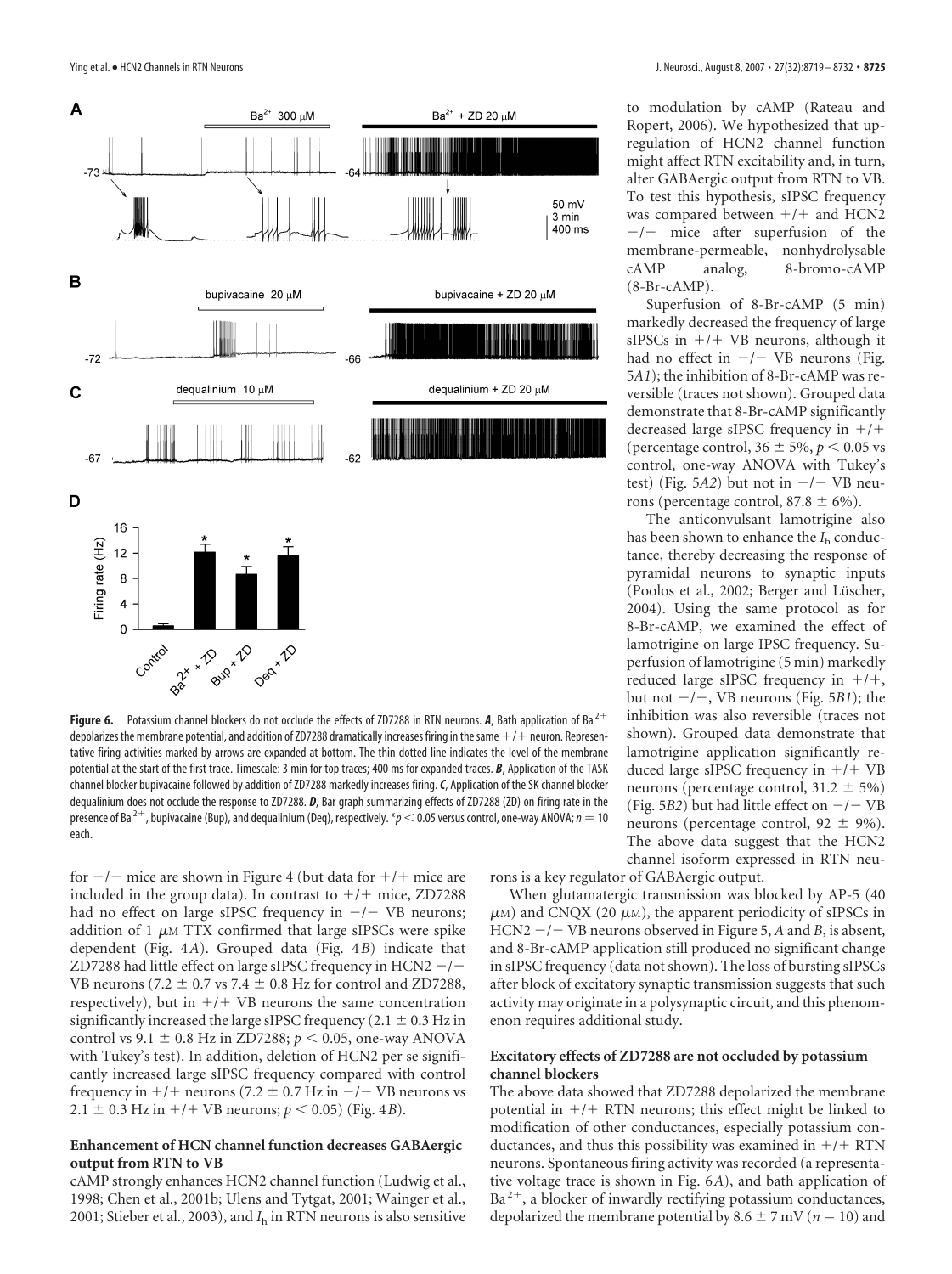increased spike firing by  $118 \pm 22\%$ ; addition of ZD7288 further increased firing by  $2600 \pm 240\%$  (compared with Ba<sup>2+</sup>) (Fig. 6*D*).

At a low concentration (20  $\mu$ M), the local anesthetic bupivacaine blocks TASK (TWIK-related acid-sensitive  $K^+$  channels) channels in thalamic neurons (Meuth et al., 2003). Spontaneous spike firing was recorded in another group of RTN neurons, and bath application of bupivacaine (representative traces are shown in Fig. 6*B*) depolarized the membrane potential by  $6.4 \pm 3$  mV ( $n = 10$ ) and increased spike firing by 76  $\pm$  9%. Addition of ZD7288 further increased firing by  $2200 \pm 198\%$ .

The small-conductance  $Ca^{2+}$ activated  $K^+$  (SK) channel blocker dequalinium (Strøbaek et al., 2000) was similarly tested; bath application of dequalinium (10  $\mu$ M, 10 min) (representative traces are shown in Fig. 6*C*) depolarized the membrane potential by  $4.1 \pm 2.2$ mV ( $n = 10$ ) and increased firing by 68  $\pm$ 15%. Coapplication of dequalinium and ZD7288 further increased the firing rate by  $2400 \pm 220\%$ . None of the potassium channel blockers tested here were able to occlude the excitatory effects of ZD7288 on the spike firing rate in  $+$ / $+$  RTN neurons; therefore, it is unlikely that ZD7288 increased RTN spike firing as a result of an effect on these channels.

## **HCN2 channels attenuate synaptic integration in RTN neurons**

RTN neurons receive massive excitatory glutamatergic input via descending corticothalamic fibers, and the excitatory response in these neurons is associated with densely expressed postsynaptic AMPA receptors, especially those containing the GluR4 subunit (Golshani et al., 2001). As shown in Figure 1, ZD7288 depolarized, rather than hyperpolarized, RTN neurons, and this might reflect the enhancement of excitatory synaptic integration in a manner similar to that mediated by HCN1 in the hippocampus (Nolan et al., 2004, their Fig. 7*B*).

Single EPSPs were evoked in both  $+/+$ and  $-/-$  RTN neurons by electrical stim-

ulation of corticothalamic fibers (single stimuli, every 30 s) in the presence of the  $GABA_A$  receptor antagonist bicuculline and the  $GABA_B$  receptor antagonist 2-OH-saclofen. Exemplar traces for a +/+ RTN neuron are shown in Figure 7A; the evoked EPSPs could be completely abolished by the combination of CNQX and AP-5 but not by AP-5 alone, indicating that the responses were mediated by postsynaptic AMPA and NMDA receptors. In  $+/+$ RTN neurons, addition of ZD7288 significantly increased the duration, peak amplitude, and decay time of EPSPs mediated by both AMPA and NMDA receptors (Table 1). To test the effect of



**Figure 7.** HCN2 constrains ionotropic glutamate receptor-mediated excitatory synaptic responses in RTN neurons. *A1*, Ionotropic glutamatergic EPSPs were evoked (for details, see Materials and Methods) in the presence of bicuculline and 2-OH-saclofen in a  $+$ / $+$  RTN neuron at  $-$  75 mV. ZD7288 (ZD; 10  $\mu$ m) was added by bath perfusion. The evoked EPSPs could be blocked by CNQX (20  $\mu$ M) and AP-5 (40  $\mu$ M). **A2**, EPSPs mediated by AMPA receptors were isolated by the further addition of AP-5 in a  $+/-$  RTN neuron; ZD7288 (10  $\mu$ м) was applied by bath perfusion. A3, Comparison of EPSPs in ZD7288 from the same neuron in A1 and from a —/— RTN neuron. *B1,* **A train of EPSPs are evoked in a** +/+ RTN neuron by extracellular stimulation of the internal capsule (a train of 5 pulses, 33 Hz, 0.15 ms, every 15 s) in control (no drug) and the presence of ZD7288. In a  $-/-$  RTN neuron, EPSPs are evoked in the absence of ZD7288, using the same stimulus protocol. The overlay shows the similarity of  $-/-$  EPSPs with  $+/+$ EPSPs in the presence of ZD. Each trace is an average of at least five sweeps. *B2*, Bar graph for grouped data show percentage increase in EPSP summation in both  $+/+$  and  $-/-$  RTN neurons.  $*_P$   $<$  0.05, ZD7288 (10  $\mu$ m) versus control (0  $\mu$ m) in  $+/+$ neurons;  $^+p <$  0.05, control  $+/+$  versus control  $-/-$ ;  $n=10$  each.  ${\bm B}$ 3, Plot shows the progressive increase of EPSP amplitude in response to a train of five pulses. Note that the slope of the regression line is shallower in the  $+/+$  control group than in the other two groups.

HCN blockade on AMPA receptor-mediated synaptic responses, AP-5 was applied in another group of  $+/+$  RTN neurons (Fig. 7*A2*); application of AP-5 alone decreased EPSP amplitude, halfwidth duration, and decay time by 35.6  $\pm$  4.5, 28.5  $\pm$  3.2, and  $32.2 \pm 2.2$ %, respectively. Addition of ZD7288 significantly increased AMPA receptor-mediated synaptic responses (Table 1).

To examine whether HCN2 deletion had a similar effect on ionotropic glutamate receptor-mediated synaptic responses, EP-SPs were recorded from  $-/-$  RTN neurons. Because  $-/-$  RTN neurons generally fired a burst at membrane potential levels sim-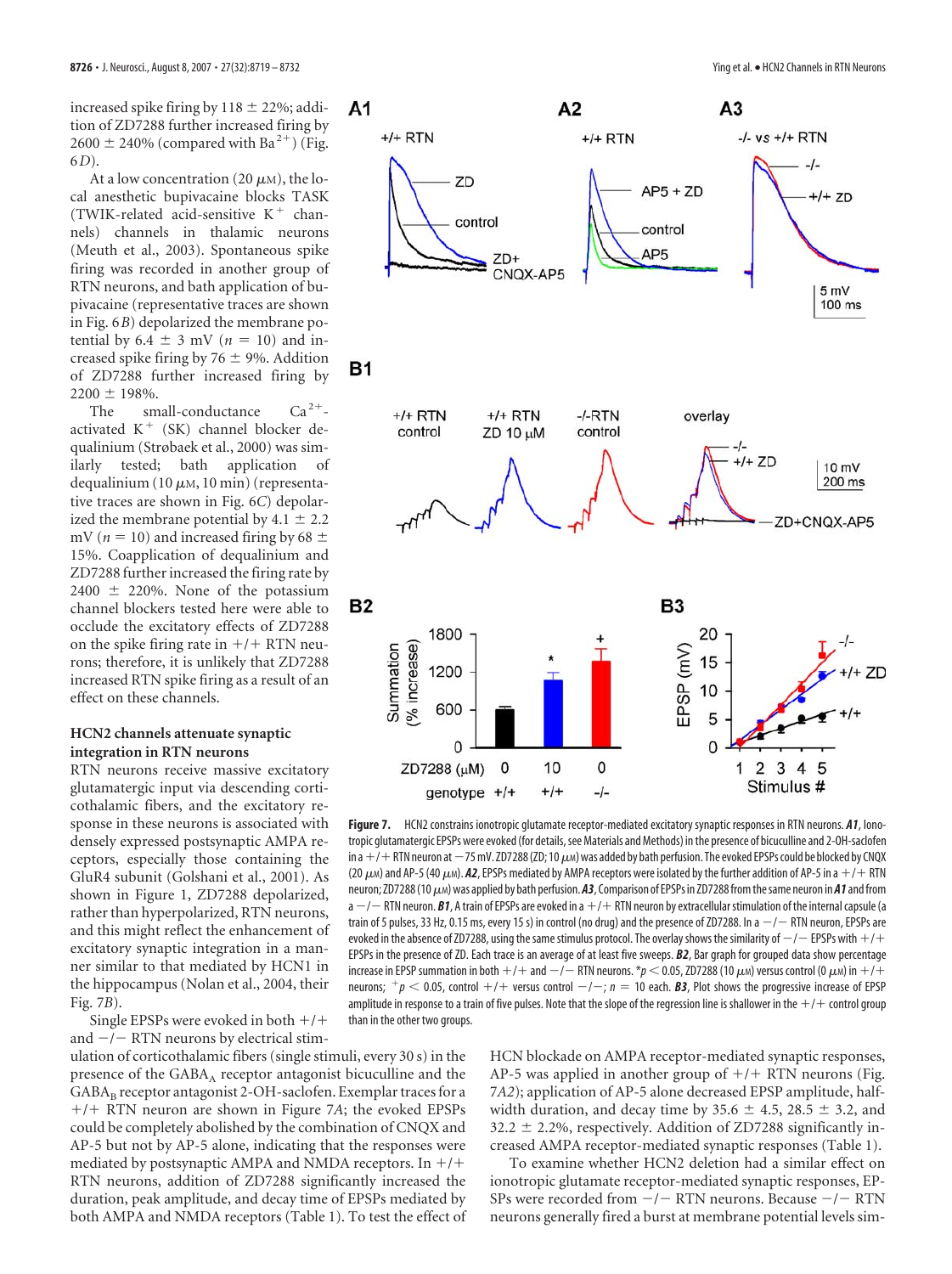**Table 1. Effects of ZD7288 or HCN2 deletion on single EPSPs in RTN neurons**

| Genotype | <b>Bath solution</b> | Amplitude<br>(mV) | Rise time<br>(ms) | Half-width (ms) | Decay time (ms)  |
|----------|----------------------|-------------------|-------------------|-----------------|------------------|
| $+/+$    | Control              | $7.9 \pm 0.6$     | $2.2 \pm 0.6$     | $78.9 + 3.9$    | $75.6 \pm 7.5$   |
| $+/-$    | ZD7288               | $10.8 + 00.7*$    | $1.9 + 0.4$       | $54.2 + 7.2*$   | $106.3 + 10.1*$  |
| $-/-$    | Control              | $10.2 \pm 2***$   | $2.3 \pm 0.5$     | $52.9 + 9.3***$ | $115.3 + 9.5***$ |
| $+/-$    | AP-5                 | $5.8 \pm 0.5$     | $1.4 + 0.2$       | $16.6 + 3.0$    | $49.6 + 8.1$     |
| $+/-$    | $AP-5 + ZD7288$      | $9.4 + 1.5***$    | $1.6 \pm 0.2$     | $35.3 + 5.1***$ | $119.8 + 9.8***$ |

The first dataset shows effects of ZD7288 or HCN2 deletion on EPSPs mediated by ionotropic glutamate receptors in RTN neurons. Single EPSPs were evoked in RTN neurons by stimulation of corticothalamic fibers (see Materials and Methods) in the presence of bicuculline (10 $\mu$ M) and 2-OH-saclofen (100  $\mu$ M) in wild type (+/+) or HCN2 knock-out ( $-/-$ ) mice. Bath solution, Extracellular bath contains neither ZD7288 nor AP-5 (control), ZD7288 at 10  $\mu$ м, and/or AP-5 at 40  $\mu$ m.  $*p$  < 0.05 versus +/+ control;  $**p$  < 0.05 versus +/+ control, but  $p > 0.05$  versus +/+ ZD7288, one-way ANOVA with Tukey's test;  $n = 8$ each. The second dataset shows effects of ZD7288 on EPSPs mediated by AMPA receptors alone. \*\*\**p* < 0.05 versus AP-5 alone, paired *t* test; *n* = 9.

ilar to those of  $+/+$  RTN neurons,  $-/-$  RTN neurons were held at more hyperpolarized membrane potentials (3–6 mV) to evoke single EPSPs so as to permit comparison with those recorded in  $+/+$  RTN neurons. We found that HCN2 deletion also significantly increased amplitude, duration, and decay time of evoked EPSPs (Table 1), and these effects were very similar to those of ZD7288 (Fig. 7*A3*).

The impact of HCN2 expression on synaptic integration in response to corticothalamic stimulation (a train of five pulses, 33 Hz) was also examined; EPSP summation was recorded as described previously (Ying and Goldstein, 2005b). In  $+/+$  RTN neurons, ZD7288 (10 min) markedly increased temporal summation (Fig. 7*B1*). Pooled data (Fig. 7*B2*) demonstrate that the ZD7288-induced increase in summation was significant in  $+/+$ RTN neurons (600  $\pm$  50% in control vs 1070  $\pm$  120% in ZD7288). In the absence of ZD7288,  $a - / -$  RTN neuron showed pronounced temporal summation, which was similar to that produced by ZD7288 in  $+/+$  RTN neurons; an example is shown in Figure 7*B1*. All EPSPs could be blocked by bath application of CNQX and AP-5. Group data illustrate that application of ZD7288 or deletion of HCN2 significantly increased EPSP summation in RTN neurons (Fig. 7*B2*).

To compare temporal summation recorded under the three different conditions, the amplitude of individual EPSPs evoked by a five-pulse train were plotted against stimulation number (Fig. 7*B3*). We found that the relationship between EPSP amplitude and stimulus number for control and ZD7288 in  $+$ / $+$  RTN neurons was well described by a straight line, yielding  $R^2$  correlation coefficients of 0.9716 and 0.9808, respectively. In  $-/$ neurons,  $R^2$  was 0.9689. Consistent with the observations above,  $R_{\text{in}}$  in RTN neurons increased in response to ZD7288 (10  $\mu$ M) application or HCN2 deletion. For  $+/+$  RTN neurons in the presence of ZD7288,  $R_{\text{in}}$  was 562  $\pm$  32 M $\Omega$  (*n* = 16); for  $-/-$ RTN neurons in the absence of ZD7288,  $R_{\text{in}}$  was 589  $\pm$  35 M $\Omega$  $(n = 15)$ , and the difference between groups is not significant (note that these values were obtained in the absence of NMDA and AMPA receptor antagonists).

#### *I***<sup>h</sup> constrains excitability mediated by ionotropic glutamate receptor activation in RTN neurons**

As shown in Figure 7,  $I<sub>h</sub>$  block or HCN2 deletion markedly enhanced ionotropic glutamate receptor-mediated synaptic responses in RTN neurons; this suggested that such enhanced synaptic integration might also be accompanied by an increase in spike firing in RTN neurons, thereby increasing GABAergic output to VB neurons. To investigate these possibilities, we compared the effects of ZD7288 on spike firing in RTN neurons and sIPSC frequency in VB neurons in the absence and presence of ionotropic glutamate receptor blockade (Fig. 8). In the example

shown (Fig. 8*A1*), superfusion of ZD7288 (10 min) depolarized the membrane potential to approximately  $-45$  mV and dramatically increased the spike firing rate (Fig. 8*A1*, top right). Pooled data (Fig. 8*A2*) shows that ZD7288 significantly increased the firing rate in the absence of glutamatergic blockade. In another group of RTN neurons (Fig. 8*A1*, bottom), addition of ZD7288 did not significantly depolarize the cells (on average, by  $2.1 \pm 1.2$ mV) after a 10 min preapplication of AP-5 plus CNQX, and the effects of ZD7288 on spike firing were significantly attenuated.

There was a significant difference in ZD7288-induced effects in the absence and presence of AP-5 plus CNQX (Fig. 8*A2*).

To directly test the effect of *I*<sup>h</sup> block on the spike firing rate in RTN neurons, ZD7288 (20  $\mu$ M) was included in the recording pipette solution, and the firing rate was measured in the absence or presence of AP-5 plus CNQX. Spike firing during the initial 2 min after rupture of the gigaohm seal was taken as control (Fig. 8*B1*, top left); the firing rate gradually increased and reached a plateau level 12–18 min after obtaining whole-cell configuration (Fig. 8*B1*, top right). In the same cell, subsequent bath application of AP-5 (40  $\mu$ M) with CNQX (20  $\mu$ M) markedly attenuated the effect of intracellular ZD7288 on the firing rate (Fig. 8*B1*, bottom left), and firing activity recovered after washout (10 min) of AP-5 plus CNQX (Fig. 8*B1*, bottom right); group data are summarized in Figure 8*B2*. Intracellular application of ZD7288 was associated with a significant increase in *R*in.

To examine whether the observed increase in firing was coupled to increased GABAergic output to VB neurons, large sIPSC frequency in VB neurons was evaluated in the absence and presence of blockade of ionotropic glutamate receptors. ZD7288 alone increased the large IPSC frequency (Fig. 8*C1*, top); in a different VB neuron, preapplication of AP-5 plus CNQX markedly reduced the ZD7288-induced increase in IPSC frequency (Fig. 8*C1*, bottom). Pooled data are summarized in Figure 8*C2*. Note that there was a significant difference in the response induced by ZD7288 alone and ZD7288 plus ionotropic glutamate antagonists (Fig.  $8A2,B2,C2$ ). These data indicate that  $I<sub>h</sub>$  block enhanced RTN excitability in response to ionotropic glutamate receptor activation, and this increase in excitability augmented GABAergic output from RTN to VB neurons.

## **HCN2 deletion shifts the input– output curve to the left in RTN neurons**

In CA1 pyramidal neurons, in which HCN1 expression is predominant, artificially increasing *I*<sup>h</sup> conductance can markedly decrease tonic spike firing initiated by intracellular depolarizing current pulse injections and shifts the input– output curve to the right (van Welie et al., 2004). Conversely, HCN2 deletion increases tonic spike firing initiated by intracellular depolarizing current pulse injections and shifts the input– output curve to the left in dorsolateral geniculate neurons (Ludwig et al., 2003). To further test the influence of HCN channels alone on intrinsic excitability in RTN neurons, we included ZD7288 (20  $\mu$ M) in the recording pipette solution and bath applied CNQX (20  $\mu$ M), AP-5 (40  $\mu$ M), and gabazine (10  $\mu$ M) to block fast glutamatergic and GABAergic synaptic transmission. In  $+/+$  RTN neurons, ZD7288 significantly increased input resistance (Table 2) and tonic spike firing initiated by intracellular current steps (Fig. 9*A*); the relationship between injected current and spike frequency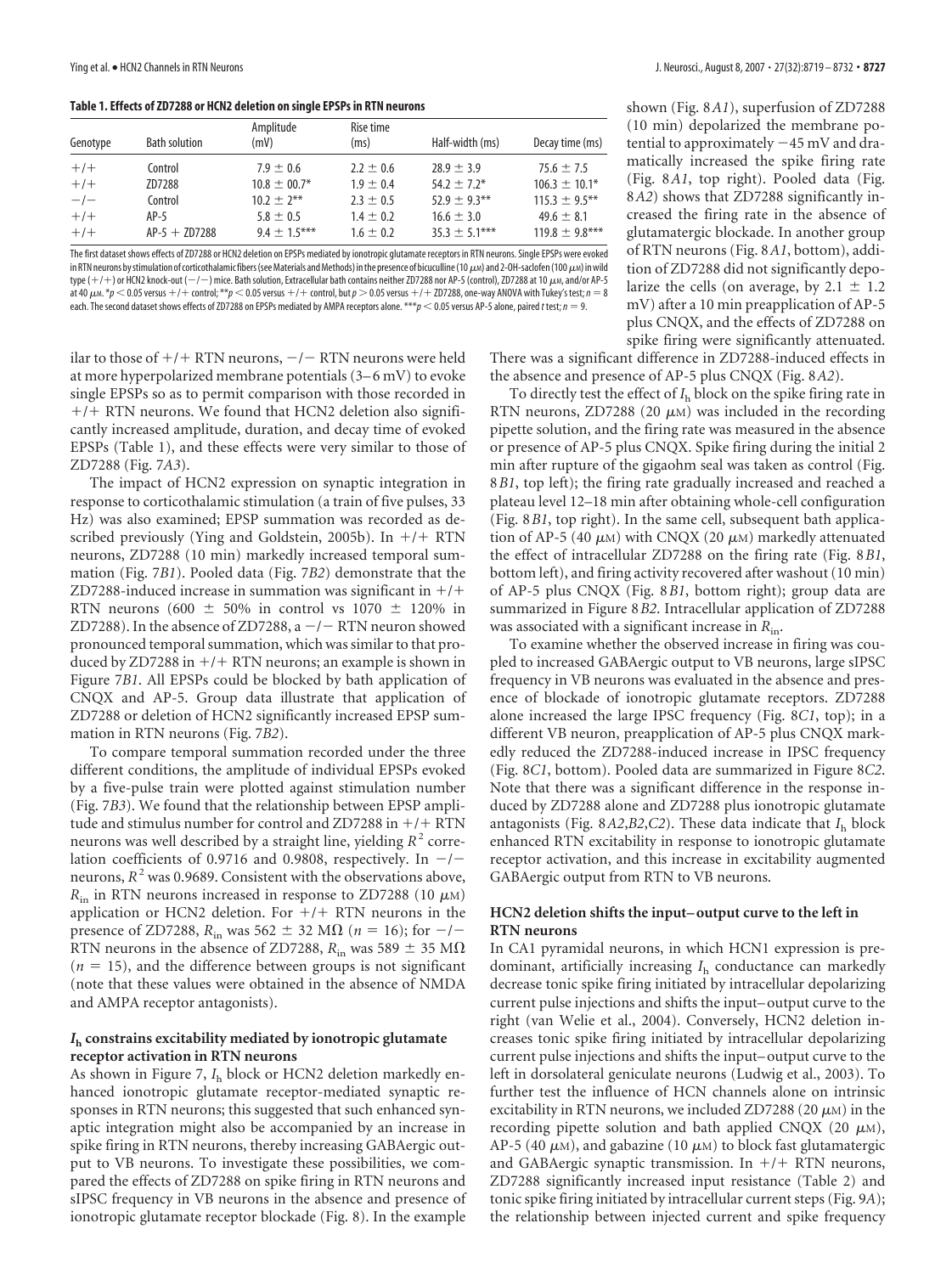(input– output curve) was shifted to the left by ZD7288 (Fig. 9*B*). The same experiments were performed in HCN2  $-/-$ RTN neurons, and HCN2 deletion abolished ZD7288 effects on intrinsic excitability (Fig. 9*C*,*D*, Table 2). These results indicate the HCN2 contributes to the intrinsic excitability and spike firing of RTN neurons in the absence of synaptic input.

## **HCN2 channels and GluR4-containing AMPA receptors are present in dendritic spines**

The data strongly suggest that *I*<sup>h</sup> conducted by HCN2 channels acts as a "leak current path" to shunt excitatory inputs (Robinson and Siegelbaum, 2003). Such a phenomenon implies that HCN2 channels and glutamate receptors might be in close proximity to one another, because both HCN2 channels (Abbas et al., 2006) and glutamate receptors containing the GluR4 subunit (Golshani et al., 2001) appear to be present in the dendritic spines of RTN neurons. To further investigate this relationship, we examined whether HCN2 and the AMPA receptor GluR4 subunit colocalized in dendritic spines using triplelabeling immunofluorescence and confocal microscopy (Fig. 10). We focused on AMPA receptor GluR4 subunit expression because the GluR4 subunit is preferentially expressed at corticothalamic synapses in the RTN (Mineff and Weinberg, 2000; Golshani et al., 2001). GluR4-IR was clearly evident in RTN (Fig. 10*A1*,*A2*). Immunoreactivities for HCN2 and the dendritic spine marker cortactin colocalized (Fig. 10*B1*,*C1*), and the pattern of HCN2 distribution seen here is consistent with our previous observations (Abbas et al., 2006). GluR4- and cortactin-IR overlapped (Fig. 10*B2*,*C2*), consistent with the expression of GluR4 in dendritic spines; in the same slice, fluorescent signals for HCN2 and GluR4 also overlapped (Fig. 10*B3*,*C3*). The merged image clearly demonstrates that signals for GluR4, cortactin, and HCN2 colocalize (Fig. 10*B4*,*C4*), indicating that HCN2 and GluR4 are located in the dendritic spines of RTN neurons.

#### **Discussion**

Multiple ionic conductances have been identified in RTN neurons (Avanzini et al., 1989; Bal and McCormick, 1993; Pinault, 2004), including  $I<sub>h</sub>$  as reported recently by us (Abbas et al., 2006) and others (Rateau and Ropert, 2006). The influence of *I*<sup>h</sup> on overall cellular excitability is dependent on at least two major factors, channel isoform and subcellular distribution (Chaplan et al., 2003; Strauss et al., 2004; Fan et al., 2005). This study focused on identifying the major HCN channel isoform underlying the generation of *I*<sup>h</sup> and regulation of excitability in mouse RTN neurons. The key findings are that HCN2 is the major isoform,



**Figure 8.** Blockade of ionotropic glutamate receptors attenuates response to ZD7288. *A1*, Preblockade of ionotropic glutamatergic receptors markedly attenuates excitatory effects of ZD7288 (ZD) on spike firing in RTN neurons. Representative segments of the voltage trace show spike firing in control (no drug; top left) and bath application of ZD7288 (20  $\mu$ M) alone (top right) in an RTN neuron. The membrane potential (in millivolts; indicated at left) is the average membrane potential between spikes (here and in *B1*). Note the depolarization in the membrane potential after superfusion of ZD7288. Traces below (in a different neuron than above) show firing in the presence of bath-applied AP-5 (40  $\mu$ M) plus CNQX (20  $\mu$ M) and followed by AP-5 plus CNQX plus ZD7288  $(20 \mu)$ . A2, Bar graph summarizing the effects of bath-applied ZD7288 on spike firing rate in the absence or presence of AP-5 plus CNQX in RTN neurons.  $p > 0.05$ , one-way ANOVA;  $n = 8$  per group (in which "group" is without or with AP-5 plus CNQX). *B1*, Representative traces demonstrating spike firing in a different RTN neuron than in  $A$ . Here ZD7288 (20  $\mu$ M) was present in the recording pipette solution; the first trace (top left) shows spike firing within the first 2 min after obtaining whole-cell configuration, and firing is markedly increased 15 min later (top right). Again, there is asmall depolarization in the membrane potential in the presence of ZD7288. Bath application of AP-5 plus CNQX for 5 min markedly decreased spike firing (bottom left); after AP-5 plus CNQX washout (10 min), firing activity recovered (bottom right). Times indicated are relative to seal rupture. *B2*, Bar graph summarizing the effects of intracellularly applied ZD7288 on spike firing rate before and after AP-5 plus CNQX superfusion in RTN neurons. The effect of ZD7288 on spike firing was markedly reduced by AP-5 plus CNQX application. \*p < 0.05, one-way ANOVA;  $n = 14$  cells. *C1*, Preapplication of AP-5 plus CNQX markedly attenuated the effects of ZD7288 on the frequency of large ( $>$ 100 pA) sIPSCs in VB neurons. **C2**, Bar graph summarizing the effects of bath-applied ZD7288 on large sIPSC frequency in the absence or presence of AP-5 plus CNQX in VB neurons.  $p < 0.05$ , one-way ANOVA;  $n = 10$  per group (as defined in **A2**).

> and functional expression of HCN2 constrains intrinsic excitability and excitatory synaptic integration, in RTN neurons.

#### **HCN2 is the major functional isoform in RTN neurons**

HCN2 and HCN4 channels are likely to be the most abundant isoforms in the RTN (Monteggia et al., 2000; Santoro et al., 2000; Notomi and Shigemoto, 2004). We combined electrophysiological, pharmacological, gene knock-out, and immunohistological techniques to identify the functional HCN isoform in RTN neurons. In RTN neurons from HCN2 null mice  $(HCN2 - / -)$ , no apparent  $I_{\rm h}$  was detected, even using a 20 s voltage step to  $-110$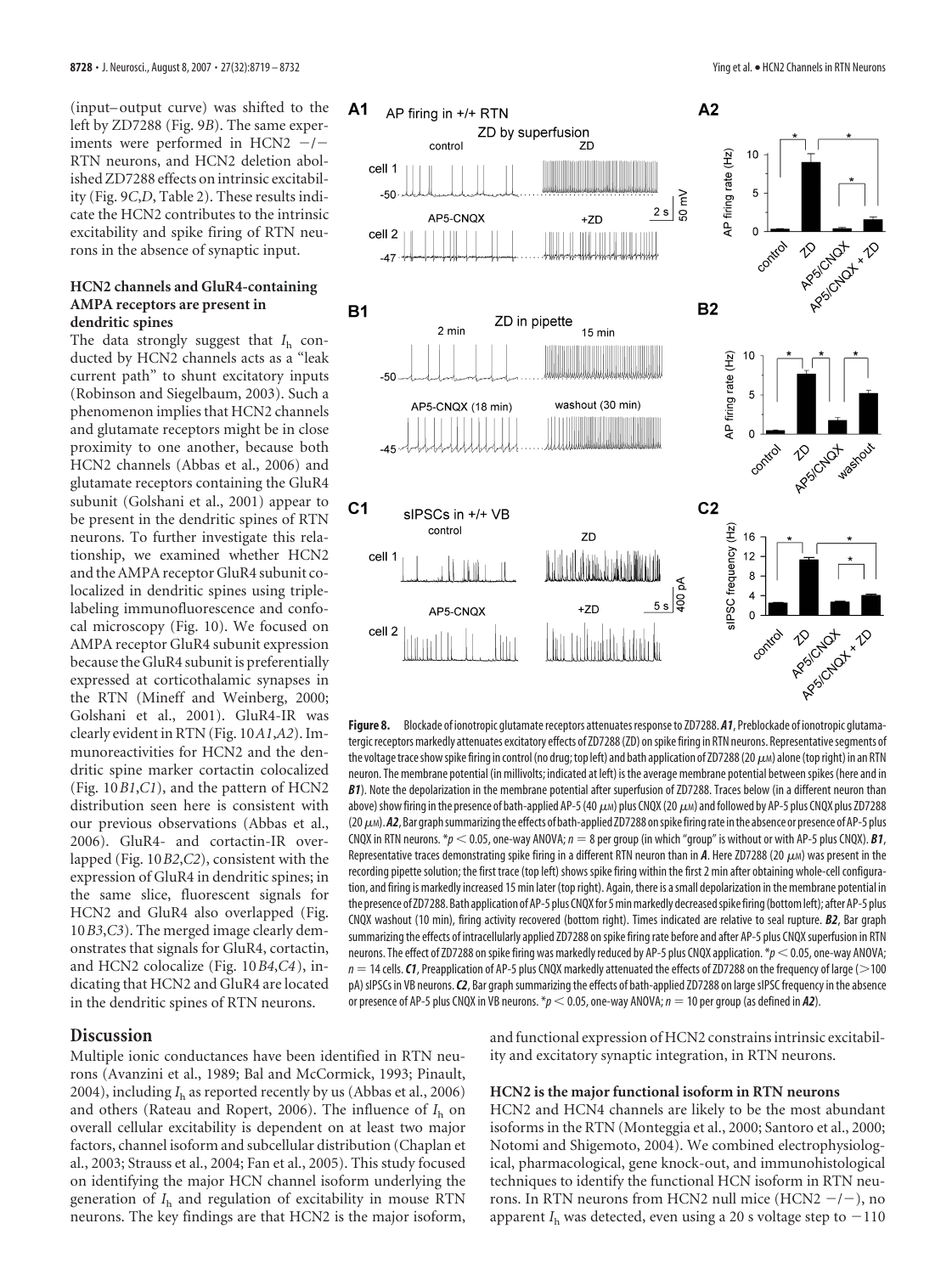**Table 2. Effects of ZD7288 or HCN2 deletion on input resistance in RTN neurons**

| Genotype | <b>Bath solution</b> | Input resistance ( $M\Omega$ ) |  |
|----------|----------------------|--------------------------------|--|
| $+/-$    | Control              | $337 + 22$                     |  |
| $+/-$    | ZD7288               | $564 + 27*$                    |  |
| $-/-$    | Control              | $643 \pm 76*$                  |  |
| $-/-$    | ZD7288               | $669 \pm 110*$                 |  |

 $*_p$   $<$  0.05 versus  $+/+$  control (0  $\mu$ m ZD7288), ANOVA with Tukey's test for pairwise comparison; *n* = 16 each. ZD7288 (20  $\mu$ M) was applied by bath perfusion or was included in recording pipette. These data were obtained in the presence of CNQX, AP-5, and gabazine.



**Figure 9.** HCN2 deletion abolishes effects of ZD7288 on tonicspike firing in RTN neurons. *A*, Representative traces demonstrating tonic spike firing initiated by intracellular injection of current pulses in two different  $+ / +$  RTN neurons in the absence (control) or presence of ZD7288 (20  $\mu$ *M* in patch-clamp recording pipette). All the traces in **A** and **C** were initiated with thesame current protocol (shown below); initial holding potential (in millivolts) is indicated to the left of each trace. AP-5 (40  $\mu$ m), CNQX (20  $\mu$ m), and gabazine (10  $\mu$ m) were present in the extracellular bath solution here and in *C.B*, Grouped data indicate that ZD7288 shifts the input– output curve to left in  $+$  /  $+$  RTN neurons.  $p$   $<$  0.05 versus control ( $n$  = 12 per each group; unpaired t test).  $\bm{\mathsf{C}}$ , The same experiment as depicted in  $\bm{A}$  was performed in HCN2  $-/-$  RTN neurons. ZD7288 did not increase spike firing. *D*, Grouped data demonstrate lack of effect of ZD7288 on HCN2  $-/-$  RTN neurons ( $n=13$  per each group). Inset, Comparison of input– output curves between  $+$  /  $+$  RTN neurons in the presence of ZD7288 and  $-$  /  $-$  RTN neurons under control conditions (no ZD7288).

mV (Fig. 3*E2*), although HCN4 expression remained unchanged (Fig. 3*C2*). TRIP8b (for TPR-containing Rab8b interacting protein) (Santoro et al., 2004) and N-linked glycosylation (Much et al., 2003) have been shown to help direct HCN channels to the cell surface; although HCN4 appears to be present in RTN neurons, it may not be functionally incorporated into the plasma membrane as a result of a failure of trafficking, and this possibility remains to be explored.

HCN2 and HCN4 channels are highly sensitive to modulation by intracellular cAMP (Ludwig et al., 1998; Chen et al., 2001b; Ulens and Tytgat, 2001; Wainger et al., 2001); however, 8-BrcAMP, which can increase *I*<sup>h</sup> (Gasparini and DiFrancesco, 1999; Cuttle et al., 2001), decreased GABAergic output from HCN2

 $+/+$ , but not  $-/-$ , RTN neurons (Fig. 5). Lamotrigine, which also increases the *I*<sup>h</sup> conductance (Poolos et al., 2002), mimicked the effects of 8-Br-cAMP (Fig. 5). Because the RTN is the sole source of GABAergic input to the VB in rodents (Arcelli et al., 1997), an increase in large sIPSC frequency indicates that there is an increase in spike firing in the RTN. Consistent with those observations, intracellular perfusion of ZD7288 increased intrinsic excitability in HCN2  $+/+$ , but not  $-/-$ , neurons (Fig. 9). These data strongly suggest that HCN2, but not HCN4, is involved in determining *I*h-related excitability in RTN neurons.

Because HCN1 and HCN3 are weakly expressed in the RTN (Moosmang et al., 1999; Notomi and Shigemoto, 2004), HCN1 (and possibly HCN3) channels might generate a distal dendritic  $I<sub>h</sub>$  that was undetectable at the soma of HCN2  $-/-$  RTN neurons as a consequence of dendritic filtering resulting from a large electrotonic length constant (Destexhe et al., 1996). However, HCN2 deletion abolished effects of ZD7288 on *R*in (Table 2), spike firing (Fig. 9*D*), and evoked synaptic responses (Fig. 7, Table 1). It is unlikely, therefore, that dendritic filtering obscured the detection of *I*h-dependent properties mediated by other functional HCN channels.

The increased excitability of RTN neurons attributable to either *I*<sup>h</sup> block (Figs. 1, 6, 8) or HCN2 deletion (Figs. 4, 9) resulted in a marked increase in large-amplitude sIPSC frequency in VB neurons (Figs. 2, 4, 8), consistent with a presynaptic action. In regions with significant HCN1 expression, such as the stratum oriens in the hippocampus (Notomi and Shigemoto, 2004), however, ZD7288 decreases sIPSC frequency (Lupica et al., 2001). This, then, raises the question: why does  $I<sub>h</sub>$  have divergent effects on excitability in different brain regions? We address this question in the following sections.

#### **HCN2 regulates excitatory synaptic integration in RTN neurons**

Expression of HCN2 channels in RTN dendrites markedly constrained integration of corticothalamic-evoked EPSP mediated by ionotropic glutamate receptors (Fig. 7, Table 1). The AMPA receptor GluR4 subunit is preferentially expressed at corticothalamic synapses in the RTN (Mineff and Weinberg, 2000; Golshani et al., 2001), and we demonstrated previously that the HCN2 channel is densely expressed in dendritic spines (Abbas et al., 2006). Here, we found that immunoreactivities for GluR4 and HCN2 were colocalized in dendritic spines (Fig. 10), thereby providing a molecular basis for a possible interaction between conductances mediated by HCN2 channels and GluR4-containing AMPA receptors.

Increased *I*<sup>h</sup> (Fan et al., 2005) or HCN1 channel expression (Nolan et al., 2004) decreases intrinsic and synaptic excitability through a current leak path (Robinson and Siegelbaum, 2003), which presumably occurs at the dendritic level; conversely,  $I<sub>h</sub>$ block enhances both excitability and EPSP responses, which can be attributed to an increase in *R*in (Magee, 1998; Williams and Stuart, 2000; Berger et al., 2001; Kole et al., 2006). Functional expression of dendritic RTN HCN2 channels appears to recapitulate many aspects of dendritic HCN1 function seen in other brain areas. For example, increases in *R*in, attributable to either *I*<sup>h</sup> block or HCN2 deletion (Table 2), increased EPSP time course and amplitude (Fig. 7, Table 1), consistent with the existence of an HCN2-dependent leak pathway under physiological conditions. These data lead us to conclude that HCN2 expression constrains glutamate-driven excitability via a dendritic shunting mechanism.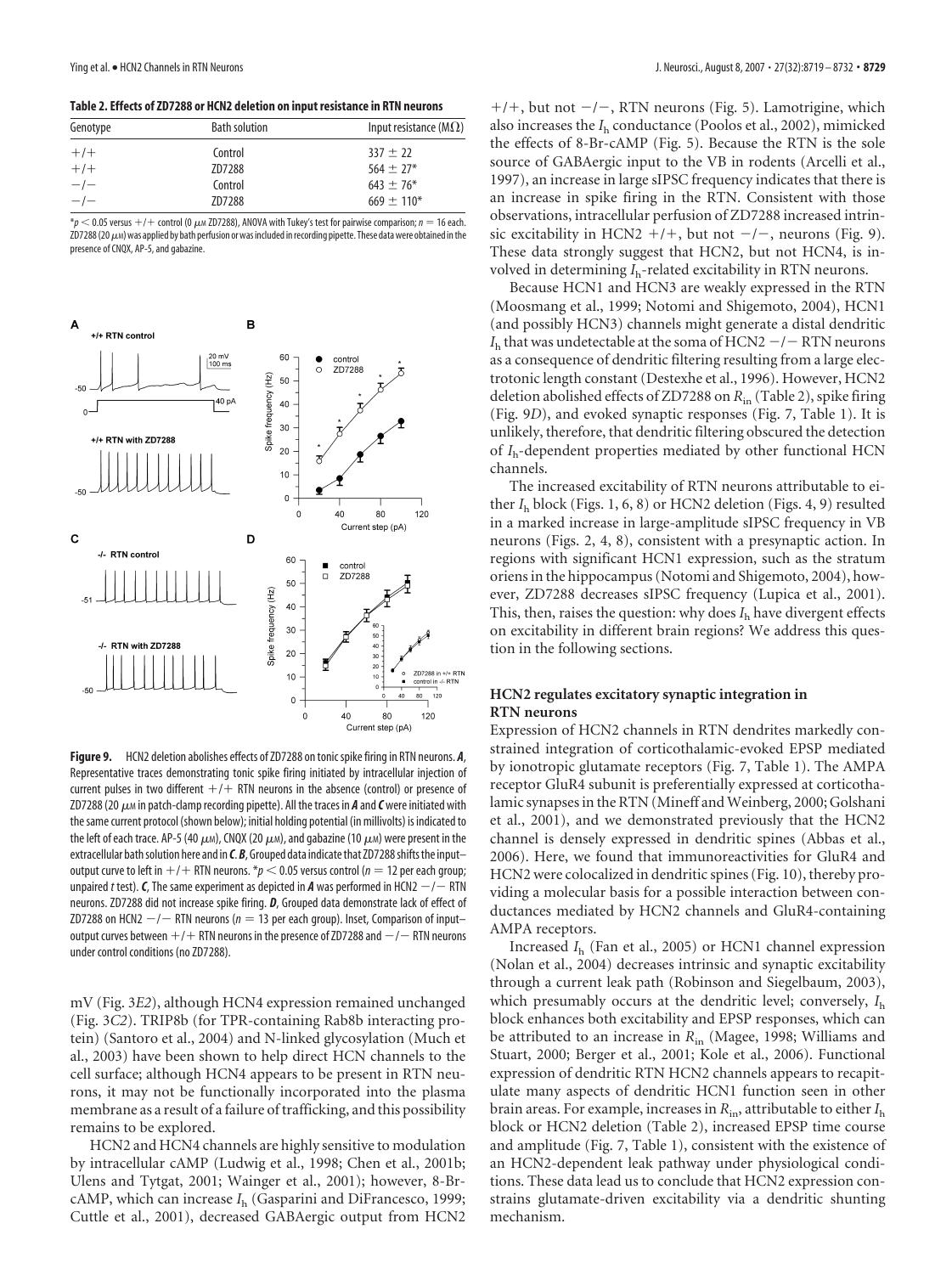## **Possible mechanisms underlying excitatory effects attributable to**  $I_h$  **block or HCN2 deletion**

ZD7288-induced membrane hyperpolarization, as seen in VB neurons (Fig. 1*B*), is a well described phenomenon resulting from *I*<sup>h</sup> block and is accompanied by a decrease in spike firing (Fig. 1*B*). Conversely, ZD7288 induced a novel moderate, but significant, depolarization in RTN neurons (which was accompanied by an increase in spike firing) (Figs. 1, 8*A1*), and this may be attributable to enhanced spread of dendritic depolarization(s) to the soma. This suggests that *I*<sup>h</sup> may serve distinct functions in RTN and VB neurons. *I*<sup>h</sup> has been shown to regulate tonic action potential firing in entorhinal cortex pyramidal cells (Rosenkranz and Johnston, 2006) and striatal cholinergic interneurons (Deng et al., 2007). Here, ZD7288 effects on tonic single spike firing were observed at relatively depolarized membrane potentials (approximately -50 mV) (Fig. 9). This is not altogether surprising when one considers that HCN2 channels are partially open at this potential (Chen et al., 2001a) and may generate a voltage-independent current (Proenza et al., 2002; Macri and Accili, 2004; Proenza and Yellen, 2006). Another possible explanation for this effect is poor dendritic voltage control when recording from the soma, which could result from the nonisopotentiality of RTN neurons (Destexhe et al., 1996). ZD7288-mediated excitation in RTN was unlikely to result from the ZD7288 block of the potassium conductances tested here (Fig. 6) because ZD7288-induced increases in firing persisted in the presence of  $Ba^{2+}$  or bupivacaine, which block TWIK (tandem of P-domains in weak inward rectifying K channel) and TASK potassium channels (Patel and Honoré, 2001; Lesage, 2003; Meuth et al., 2003), or dequalinium, which blocks SK channels (Strøbaek et al., 2000).

In CA1 pyramidal cells, *I*<sup>h</sup> block removes dendritic shunting, improves dendrosomatic coupling, and facilitates spread of membrane depolarization from distal dendrites to the soma (Golding et al., 2005). In RTN neurons, such depolarization can result from fast excitatory transmission originating in the massive corticothalamic input to the RTN (Steriade et al., 1997). Concordant with these facts is the observation that the ZD7288-induced increase in RTN spike firing was dramatically reduced, and the associated depolarization was insignificant, in the presence of AP-5 plus CNQX (Fig. 8*A*). Thus, regulation of dendritic *I*<sup>h</sup> likely permits scaling of glutamate-mediated depolarization in RTN neurons.

ZD7288 application or HCN2 deletion induced the "burst" large-amplitude sIPSC pattern in VB neurons (Figs. 2, 4, 5), and this pattern could result from burst spike firing in RTN neurons that occurs as a consequence of a high-density dendritic T-type



**Figure 10.** HCN2 colocalizes with GluR4 in dendriticspines of RTN neurons. *A1*, A high level of AMPAreceptorsubunit 4(GluR4, blue) immunoreactivity is detected in the RTN. Scale bars:  $A1$ , 200  $\mu$ m;  $A2-A4$ ,  $B1-B4$ ,  $5 \mu$ m;  $C1-C4$ , 2  $\mu$ m.  $A2-A4$ , A high-magnification confocal fluorescence micrograph shows strong punctate immunofluorescence corresponding to GluR4 (A2), cortactin (Cort; green,  $A3$ ), and HCN2 (red,  $A4$ ) in  $+/-$  RTN neurons.  $B1$ , Overlay of images in  $A3$  and  $A4$ . Yellow represents regions of apparent colocalization of cortactin with HCN2 immunofluorescent signals. *B2*, Overlay image shows that GluR4 immunoreactive puncta in *A2* colocalize with that for cortactin-IR in *A3*, suggesting that GluR4 subunits are expressed in dendritic spines of  $+/+$  RTN neurons. The cyan signal indicates overlap of the GluR4 signal with that of cortactin. **B3**, GluR4immunoreactive puncta in *A2* also colocalize with HCN2-IR in *A4*. The overlap between HCN2 and GluR4 signal is shown in magenta. **B4**, GluR4- and HCN2-IRs overlap with that of cortactin (white), indicating that GluR4 colocalizes with HCN2 in dendritic spines. *C1–C4*, High-magnification view of *B1–B4* boxed regions showing colocalization of HCN2- with cortactin-IR (*C1*) and GluR4-IR colocalization with either cortactin-IR (*C2*) or HCN2-IR (*C3*). A number of structures resembling dendritic spines (*C4*, white) show colocalization of GluR4-, HCN2-, and cortactin-IR.

 $Ca^{2+}$  current ( $I_T$ ) (Destexhe et al., 1996). The depolarization during *I*<sub>h</sub> block may facilitate RTN low-threshold Ca<sup>2+</sup> spikes firing because the  $I_T$  underlying RTN bursting activates at depolarized potentials (Huguenard and Prince, 1992). Conceivably, ZD7288-induced depolarization brings the membrane potential of RTN neurons closer to burst firing threshold (Destexhe et al., 1996), whereas enhanced excitatory synaptic integration (in HCN2 null mice) may directly induce the  $Ca<sup>2+</sup>$  spike (Destexhe et al., 1994; Warren et al., 1994), but additional work is needed to clarify the underlying mechanism(s). Consistent with this overall interpretation is the observation that HCN2 deletion produces both oscillatory  $Ca^{2+}$  transients and burst spike firing in thalamic dorsolateral geniculate neurons (Ludwig et al., 2003) and burst spike firing in RTN neurons (Ying et al., 2006b). Similarly, other studies report that HCN1 deletion or ZD7288 application prolongs both dendritic Ca<sup>2+</sup> signals and membrane depolariza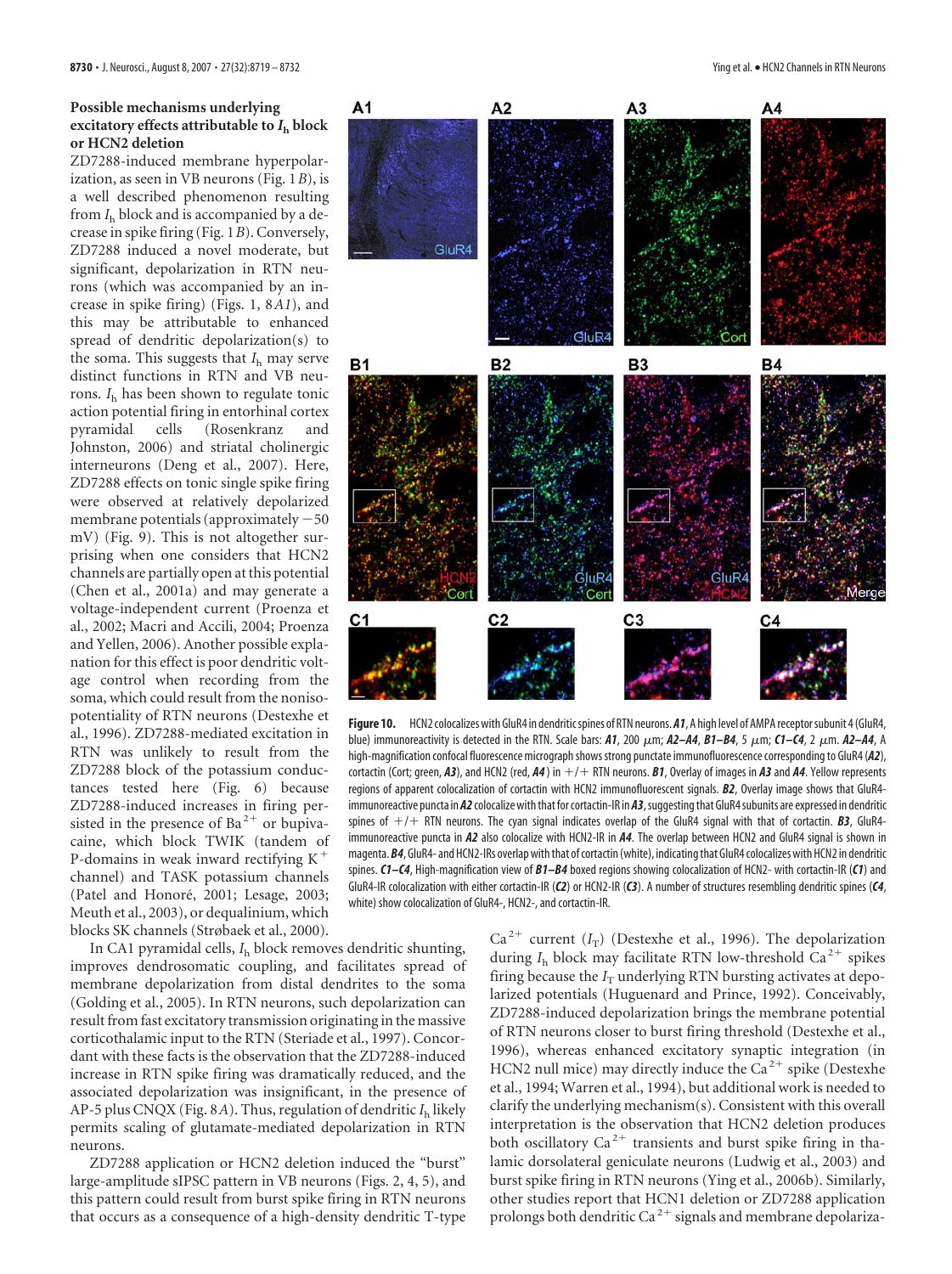tion (Tsay and Siegelbaum, 2006) and increases Ca<sup>2+</sup> spike firing (Berger et al., 2003; Kole et al., 2007).

In summary, we examined the role of HCN2 expression in regulating intrinsic excitability and integration of excitatory synaptic input in thalamic circuits. Our results indicate that HCN2 is the primary functional HCN isoform, which effectively controls GABAergic output via distal dendritic *I*<sup>h</sup> in RTN neurons. Thus, the physiologic function of *I*<sup>h</sup> is highly related to the pattern of compartmental distribution in a specific population of neurons. The present results should be useful for understanding how *I*<sup>h</sup> mediates excitatory responses in one region and inhibitory responses in another.

#### **References**

- Abbas SY, Ying SW, Goldstein PA (2006) Compartmental distribution of hyperpolarization-activated cyclic-nucleotide-gated channel 2 and hyperpolarization-activated cyclic-nucleotide-gated channel 4 in thalamic reticular and thalamocortical relay neurons. Neuroscience 141:1811–1825.
- Arcelli P, Frassoni C, Regondi MC, De Biasi S, Spreafico R (1997) GABAergic neurons in mammalian thalamus: a marker of thalamic complexity? Brain Res Bull 42:27–37.
- Avanzini G, de Curtis M, Panzica F, Spreafico R (1989) Intrinsic properties of nucleus reticularis thalami neurones of the rat studied *in vitro.* J Physiol (Lond) 416:111–122.
- Bal T, McCormick DA (1993) Mechanisms of oscillatory activity in guineapig nucleus reticularis thalami *in vitro*: a mammalian pacemaker. J Physiol (Lond) 468:669 –691.
- Berger T, Lüscher HR (2004) Associative somatodendritic interaction in layer V pyramidal neurons is not affected by the antiepileptic drug lamotrigine. Eur J Neurosci 20:1688 –1693.
- Berger T, Larkum ME, Lüscher HR (2001) High  $I<sub>h</sub>$  channel density in the distal apical dendrite of layer V pyramidal cells increases bidirectional attenuation of EPSPs. J Neurophysiol 85:855–868.
- Berger T, Senn W, Lüscher HR (2003) Hyperpolarization-activated current Ih disconnects somatic and dendritic spike initiation zones in layer V pyramidal neurons. J Neurophysiol 90:2428 –2437.
- Carlisle HJ, Kennedy MB (2005) Spine architecture and synaptic plasticity. Trends Neurosci 28:182–187.
- Chaplan SR, Guo HQ, Lee DH, Luo L, Liu C, Kuei C, Velumian AA, Butler MP, Brown SM, Dubin AE (2003) Neuronal hyperpolarizationactivated pacemaker channels drive neuropathic pain. J Neurosci 23:1169 –1178.
- Chen J, Mitcheson JS, Tristani-Firouzi M, Lin M, Sanguinetti MC (2001a) The S4 –S5 linker couples voltage sensing and activation of pacemaker channels. Proc Natl Acad Sci USA 98:11277–11282.
- Chen S, Wang J, Siegelbaum SA (2001b) Properties of hyperpolarizationactivated pacemaker current defined by coassembly of HCN1 and HCN2 subunits and basal modulation by cyclic nucleotide. J Gen Physiol 117:491–504.
- Cuttle MF, Rusznak Z, Wong AY, Owens S, Forsythe ID (2001) Modulation of a presynaptic hyperpolarization-activated cationic current  $(I_h)$  at an excitatory synaptic terminal in the rat auditory brainstem. J Physiol (Lond) 534:733–744.
- Deng P, Zhang Y, Xu ZC (2007) Involvement of *I*<sup>h</sup> in dopamine modulation of tonic firing in striatal cholinergic interneurons. J Neurosci 27:3148 –3156.
- Destexhe A, Contreras D, Sejnowski TJ, Steriade M (1994) A model of spindle rhythmicity in the isolated thalamic reticular nucleus. J Neurophysiol 72:803–818.
- Destexhe A, Contreras D, Steriade M, Sejnowski TJ, Huguenard JR (1996) *In vivo*, *in vitro*, and computational analysis of dendritic calcium currents in thalamic reticular neurons. J Neurosci 16:169 –185.
- Fan Y, Fricker D, Brager DH, Chen X, Lu HC, Chitwood RA, Johnston D (2005) Activity-dependent decrease of excitability in rat hippocampal neurons through increases in Ih. Nat Neurosci 8:1542–1551.
- Gasparini S, DiFrancesco D (1999) Action of serotonin on the hyperpolarization-activated cation current  $(I_h)$  in rat CA1 hippocampal neurons. Eur J Neurosci 11:3093–3100.

Gauss R, Seifert R (2000) Pacemaker oscillations in heart and brain: a key

role for hyperpolarization-activated cation channels. Chronobiol Int 17:453–469.

- Golding NL, Mickus TJ, Katz Y, Kath WL, Spruston N (2005) Factors mediating powerful voltage attenuation along CA1 pyramidal neuron dendrites. J Physiol (Lond) 568:69 –82.
- Golshani P, Liu XB, Jones EG (2001) Differences in quantal amplitude reflect GluR4-subunit number at corticothalamic synapses on two populations of thalamic neurons. Proc Natl Acad Sci USA 98:4172–4177.
- Hering H, Sheng M (2001) Dendritic spines: structure, dynamics and regulation. Nat Rev Neurosci 2:880 –888.
- Huguenard JR, Prince DA (1992) A novel T-type current underlies prolonged Ca<sup>2+</sup>-dependent burst firing in GABAergic neurons of rat thalamic reticular nucleus. J Neurosci 12:3804 –3817.
- Ishii TM, Takano M, Ohmori H (2001) Determinants of activation kinetics in mammalian hyperpolarization-activated cation channels. J Physiol (Lond) 537:93–100.
- Kasai H, Matsuzaki M, Noguchi J, Yasumatsu N, Nakahara H (2003) Structure-stability-function relationships of dendritic spines. Trends Neurosci 26:360 –368.
- Koch U, Grothe B (2003) Hyperpolarization-activated current  $(I_h)$  in the inferior colliculus: distribution and contribution to temporal processing. J Neurophysiol 90:3679 –3687.
- Kole MH, Hallermann S, Stuart GJ (2006) Single *I*<sup>h</sup> channels in pyramidal neuron dendrites: properties, distribution, and impact on action potential output. J Neurosci 26:1677–1687.
- Kole MH, Bräuer AU, Stuart GJ (2007) Inherited cortical HCN1 channel loss amplifies dendritic calcium electrogenesis and burst firing in a rat absence epilepsy model. J Physiol (Lond) 578:507–525.
- Lesage F (2003) Pharmacology of neuronal background potassium channels. Neuropharmacology 44:1–7.
- Lörincz A, Notomi T, Tamás G, Shigemoto R, Nusser Z (2002) Polarized and compartment-dependent distribution of HCN1 in pyramidal cell dendrites. Nat Neurosci 5:1185–1193.
- Ludwig A, Zong X, Jeglitsch M, Hofmann F, Biel M (1998) A family of hyperpolarization-activated mammalian cation channels. Nature 393:587–591.
- Ludwig A, Zong X, Stieber J, Hullin R, Hofmann F, Biel M (1999) Two pacemaker channels from human heart with profoundly different activation kinetics. EMBO J 18:2323–2329.
- Ludwig A, Budde T, Stieber J, Moosmang S, Wahl C, Holthoff K, Langebartels A, Wotjak C, Munsch T, Zong X, Feil S, Feil R, Lancel M, Chien KR, Konnerth A, Pape HC, Biel M, Hofmann F (2003) Absence epilepsy and sinus dysrhythmia in mice lacking the pacemaker channel HCN2. EMBO J 22:216 –224.
- Lupica CR, Bell JA, Hoffman AF, Watson PL (2001) Contribution of the hyperpolarization-activated current  $(I<sub>b</sub>)$  to membrane potential and GABA release in hippocampal interneurons. J Neurophysiol 86:261–268.
- Macri V, Accili EA (2004) Structural elements of instantaneous and slow gating in hyperpolarization-activated cyclic nucleotide-gated channels. J Biol Chem 279:16832–16846.
- Magee JC (1998) Dendritic hyperpolarization-activated currents modify the integrative properties of hippocampal CA1 pyramidal neurons. J Neurosci 18:7613–7624.
- Magee JC (1999) Dendritic  $I_h$  normalizes temporal summation in hippocampal CA1 neurons. Nat Neurosci 2:508 –514.
- Meuth SG, Budde T, Kanyshkova T, Broicher T, Munsch T, Pape HC (2003) Contribution of TWIK-related acid-sensitive K  $^+$  channel 1 (TASK1) and TASK3 channels to the control of activity modes in thalamocortical neurons. J Neurosci 23:6460 –6469.
- Mineff EM, Weinberg RJ (2000) Differential synaptic distribution of AMPA receptor subunits in the ventral posterior and reticular thalamic nuclei of the rat. Neuroscience 101:969 –982.
- Mokin M, Keifer J (2006) Quantitative analysis of immunofluorescent punctate staining of synaptically localized proteins using confocal microscopy and stereology. J Neurosci Methods 157:218 –224.
- Monteggia LM, Eisch AJ, Tang MD, Kaczmarek LK, Nestler EJ (2000) Cloning and localization of the hyperpolarization-activated cyclic nucleotidegated channel family in rat brain. Brain Res Mol Brain Res 81:129 –139.
- Moosmang S, Biel M, Hofmann F, Ludwig A (1999) Differential distribution of four hyperpolarization-activated cation channels in mouse brain. Biol Chem 380:975–980.
- Much B, Wahl-Schott C, Zong X, Schneider A, Baumann L, Moosmang S,